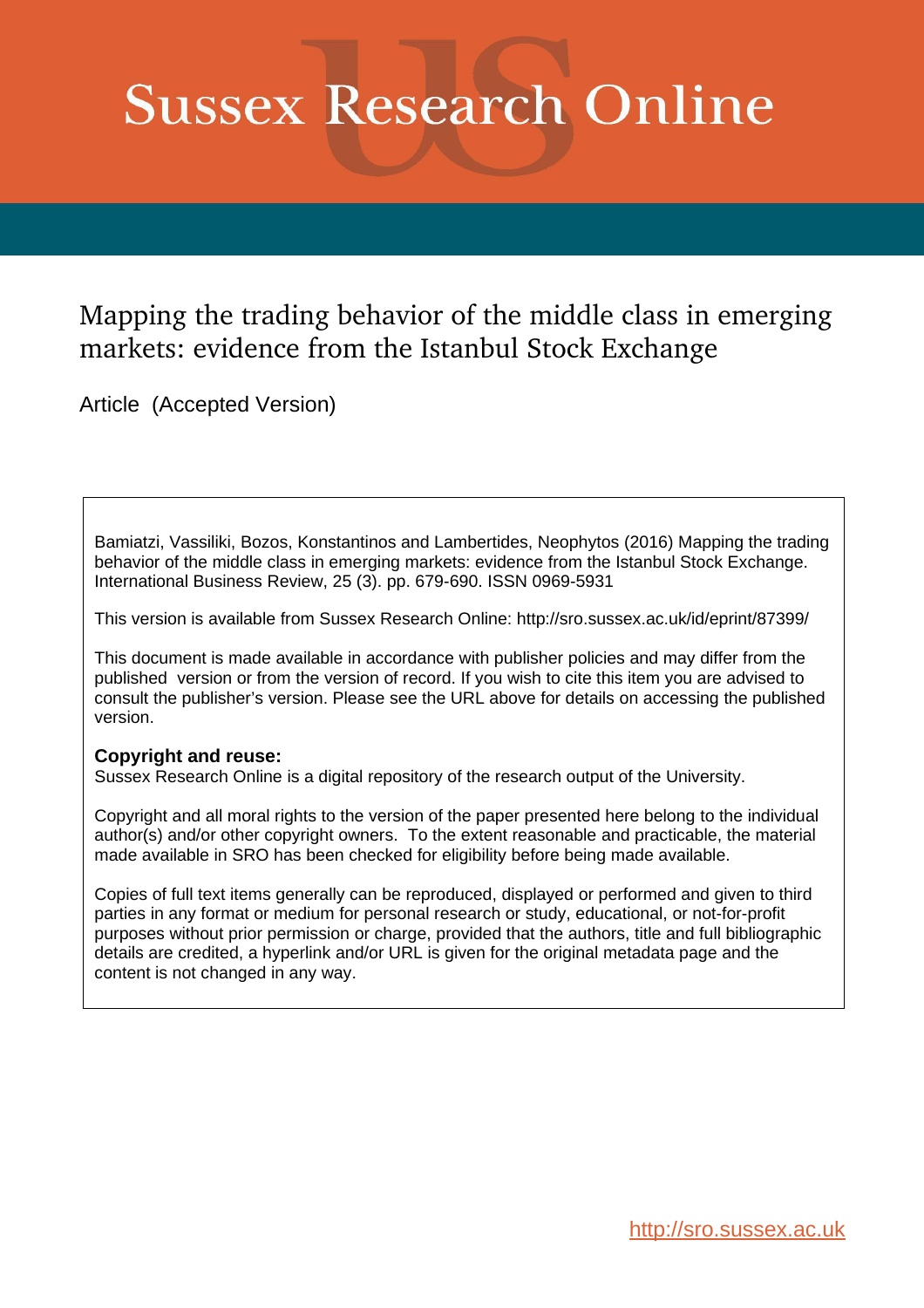# *Mapping the Trading Behavior of the Middle Class in Emerging Markets: Evidence from the Istanbul Stock Exchange*

# **Vassiliki Bamiatzi (\*)**

Leeds University Business School, University of Leeds, Maurice Keyworth Building, Leeds, LS2 9JT, United Kingdom, Phone: +44 113 343-8292 E-mail: v.bamiatzi@lubs.leeds.ac.uk

### **Konstantinos Bozos**

Leeds University Business School, University of Leeds, Maurice Keyworth Building Leeds, LS2 9JT, United Kingdom, Phone: +44 113 343-8685 E-mail: kb@lubs.leeds.ac.uk

## **Neofytos Lambertides**

Department of Commerce, Finance and Shipping, Cyprus University of Technology Archiepiskopou Cyprianou 30, 3036 Lemesos, Cyprus, Phone: +357 2500 2500 E-mail: n.lambertides@cut.ac.cy

Version @ August 2014

(\*) Corresponding Author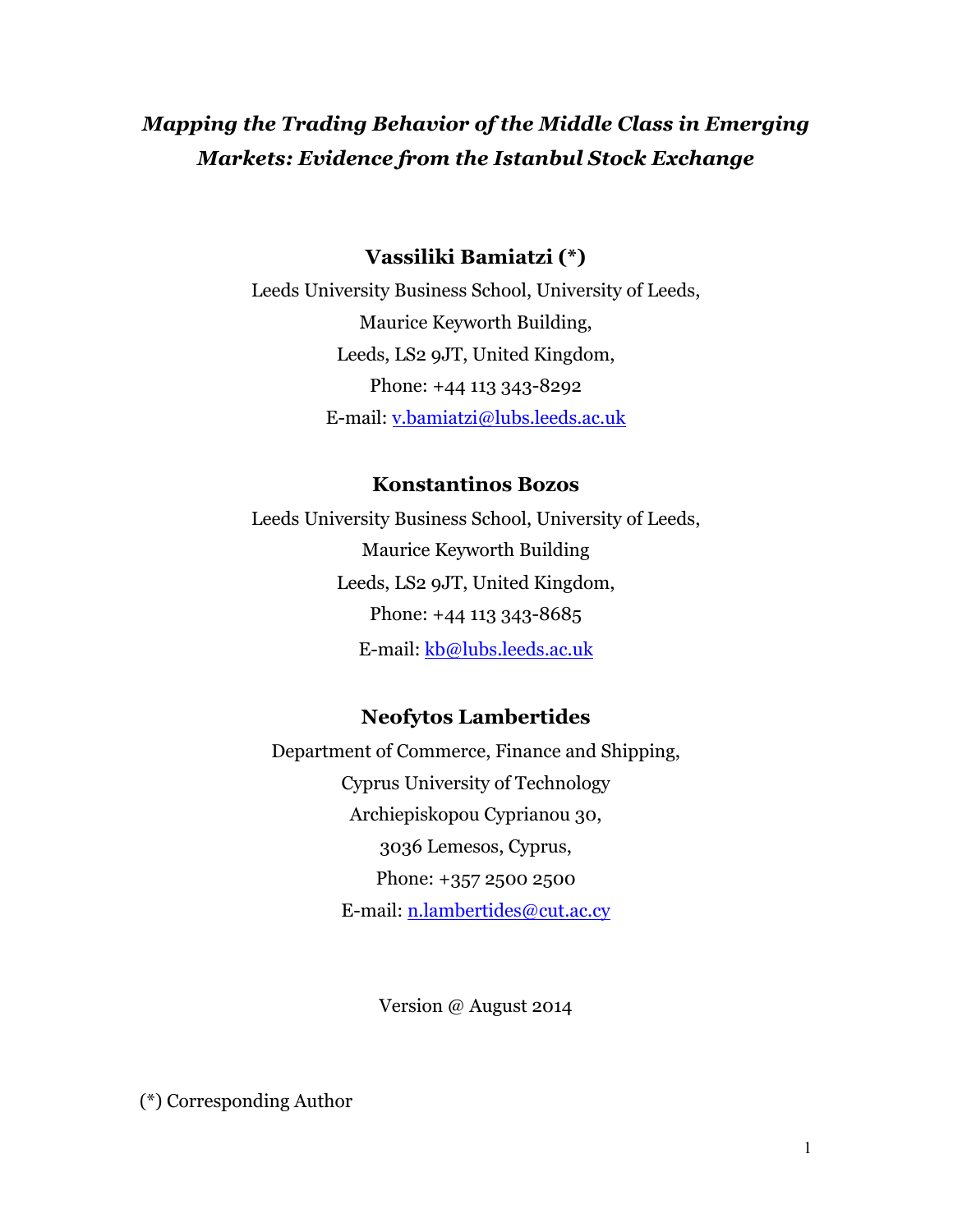#### **Mapping the Trading Behavior of the Middle Class in Emerging Markets:**

#### **Evidence from the Istanbul Stock Exchange**

#### **Abstract**

Predicted to grow above 4.9 billion by 2030, with an overall spending capacity of \$56 trillion, the rise of the middle class in emerging markets has attracted global practitioner and academic attention. How this new wealth will be invested is a central question; yet our understanding still remains fragmented. Drawing on the literatures of international business, behavioral economics and finance and using high-frequency stock market data, we examine and map the trading behavior of the middle class in Turkey, one of the fastest rising economic powers of the East. We find that middle class traders exhibit discernible differences to professionals, with respect to risk attitudes and stock preferences (e.g. prefer lower-risk, smaller-size and 'value' stocks). In addition, while they typically hold small portfolios, trade too frequently and tend to realize lower gains than professionals, their role has become considerably influential to the direction of the entire market.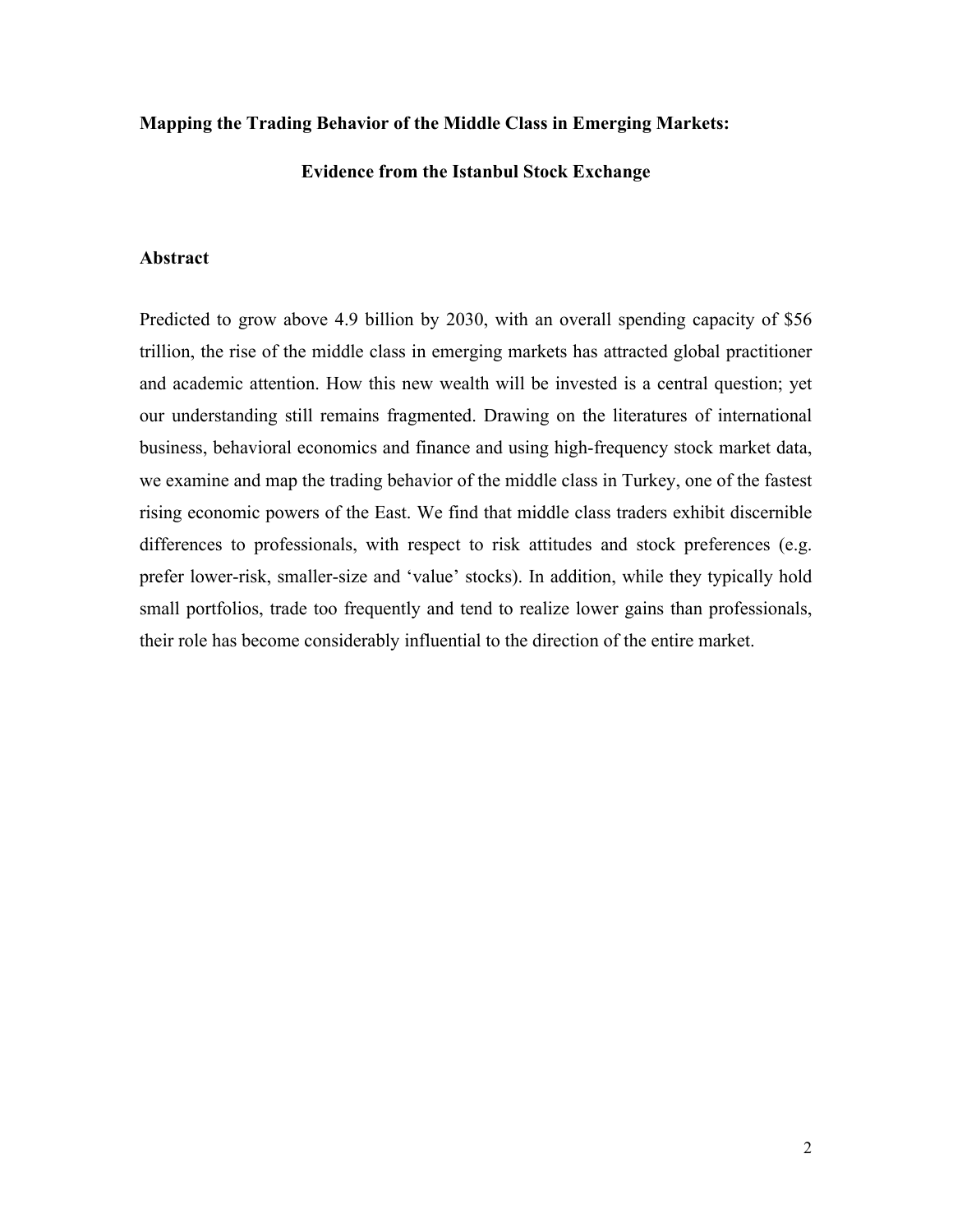#### **1. Introduction**

*«Thus it is manifest that the best political community is formed by citizens of the middle class, and that those states are likely to be well-administered in which the middle class is large, and stronger if possible than both the other classes, or at any rate than either singly; for the addition of the middle class turns the scale, and prevents either of the extremes from being dominant.»*

*Aristotle, Politics, IV 1294b35, trans. Jowett*

The role of the middle class in society has been well acknowledged since the early classical years. The Greek philosopher Aristotle  $3<sup>rd</sup>$  century BC) firmly believed that for a wellfunctioning society, a strong, powerful middle class is essential. He argued that a class, which stands between the rich and the poor, the oligarchy and democracy, will be more stable, serving the interests of both sides. Indeed nowadays, the middle class<sup>1</sup> is associated with economic development and progress, by fostering entrepreneurship, innovation and investment (Banerjee & Duflo, 2008), increasing consumer demand (Kharas, 2010), and encouraging policy reforms, institutional changes and public investments conducive to growth (Ravallion, 2010). In fact, countries with a larger middle class tend to enjoy more rapid progress against poverty.

However, more and more evidence comes to light regarding the constant shrinking of the middle class in the developed countries (Pressman, 2007; Scott & Pressman, 2011). In the United States for example, the gap between the poor and the very rich has kept on widening since the early 1980s; nowadays one percent of the economy earns more than 23 percent of the national income. Since the poor receive only a small part of the economic pie, it is clear that the middle-class has suffered the most (Scott & Pressman, 2011, p. 333). It is therefore easy to distill why a lot of attention has recently been placed on the emerging markets around the world, and particularly on their rapidly rising *middle classes*. With just four of these economies - China, India, Indonesia and Brazil - covering 42.61 percent of the global population, the potential power shared across

 <sup>1</sup> Theoretically middle class is the stratum in society between the rich and the poor. Practically, defining middle class has been extremely precarious in the literature, especially when comparing nations at different levels of economic development and national poverty lines. In fact, what makes for the cut-off point in the poverty lines in the developed world, can be classified as the middle or even the upper middle class in other countries around the world, e.g. India, Africa (Banerjee & Duflo, 2008; Birdshall, 2010; Ravallion, 2010). In relative terms, middle class is identified by diving the households within a specific market according to their comparative income generation (Birdstall, 2010) or their consumption distribution (Banerjee & Duflo, 2008). In these terms, a middle class household would be positioned somewhere between the  $20<sup>th</sup>$  and  $90<sup>th</sup>$  percentile of the income or the consumption distribution.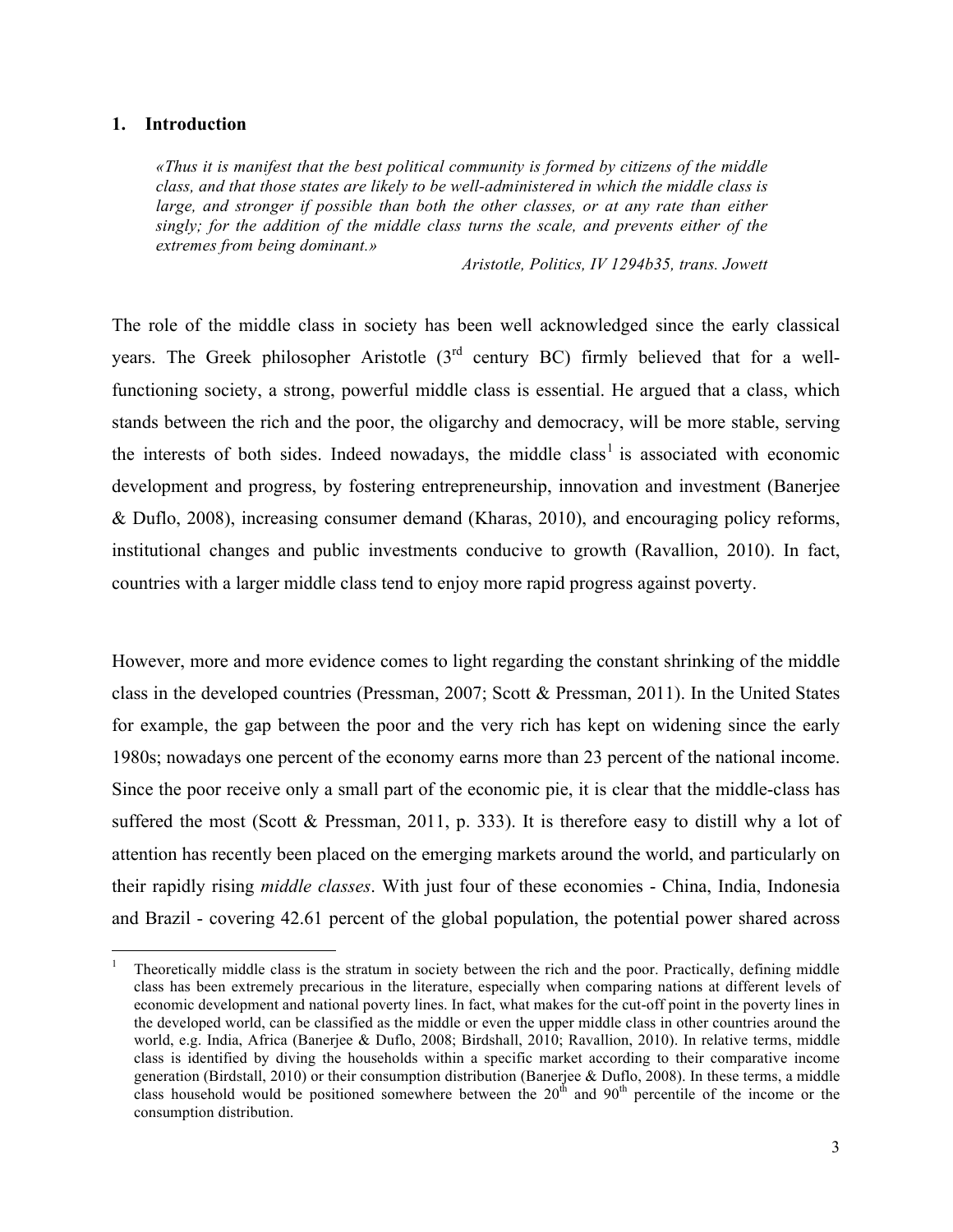these markets is simply unprecedented. Even a small increase in the size of their middle classes is deemed to have a knock-on effect not only on the economic growth of their respective regions (Easterly, 2001), but also on the global consumer and trade markets (Murphy, Shleifer, & Vishny, 1989).

To fully appreciate the role of the newly-formed middle classes in the global marketplace, it is pertinent to establish a good understanding of their behavior as economic actors within (Bourdieu, 1984). To this end, much attention has been paid on mapping the behavior of the rising middle classes as consumers, by examining cultural characteristics, consuming patterns, tastes and lifestyle choices (Banerjee & Duflo, 2008; Farell, et al., 2008; Kravets and Sandikci, 2014). However, uneven attention has been given to the investment behavior of the middle class, particularly with respect to the capital accumulation process of marketable intangibles, such as stocks, bonds and other tradable assets. In the current study, we try to bridge this gap in the literature by examining the behavior of the middle class traders in emerging markets. Our objective is to *map their trading patterns and contribute towards a theory on the risk attitudes and trading performance of the middle class in these countries*.

As an emerging economy grows and more households enter the middle-income tier, there's an increasing demand for savings and investment alternatives that will allow those households to achieve their required consumption patterns and maximize their utility functions. Yet, with the steep rise in housing prices and under conditions of low inflation-adjusted interest rates, often evidenced across emerging economies, more and more households turn to investments in capital and commodities markets, most notably equities and gold (World Gold Council, 2014). After all, whilst investing in stocks is risky, it is inarguably a means to increase one's wealth in the long run, as well as to diversify a heavily undiversified investment portfolio, usually comprising exclusively of property.

We take a multidisciplinary approach: drawing on the literatures of international business and behavioral economics, and using a finance research methodology, we shed light in this relatively under-examined issue. We specifically investigate the trading habits of middle class investors in an emerging market, focusing on Turkey, one of the fastest rising economic powers of the East.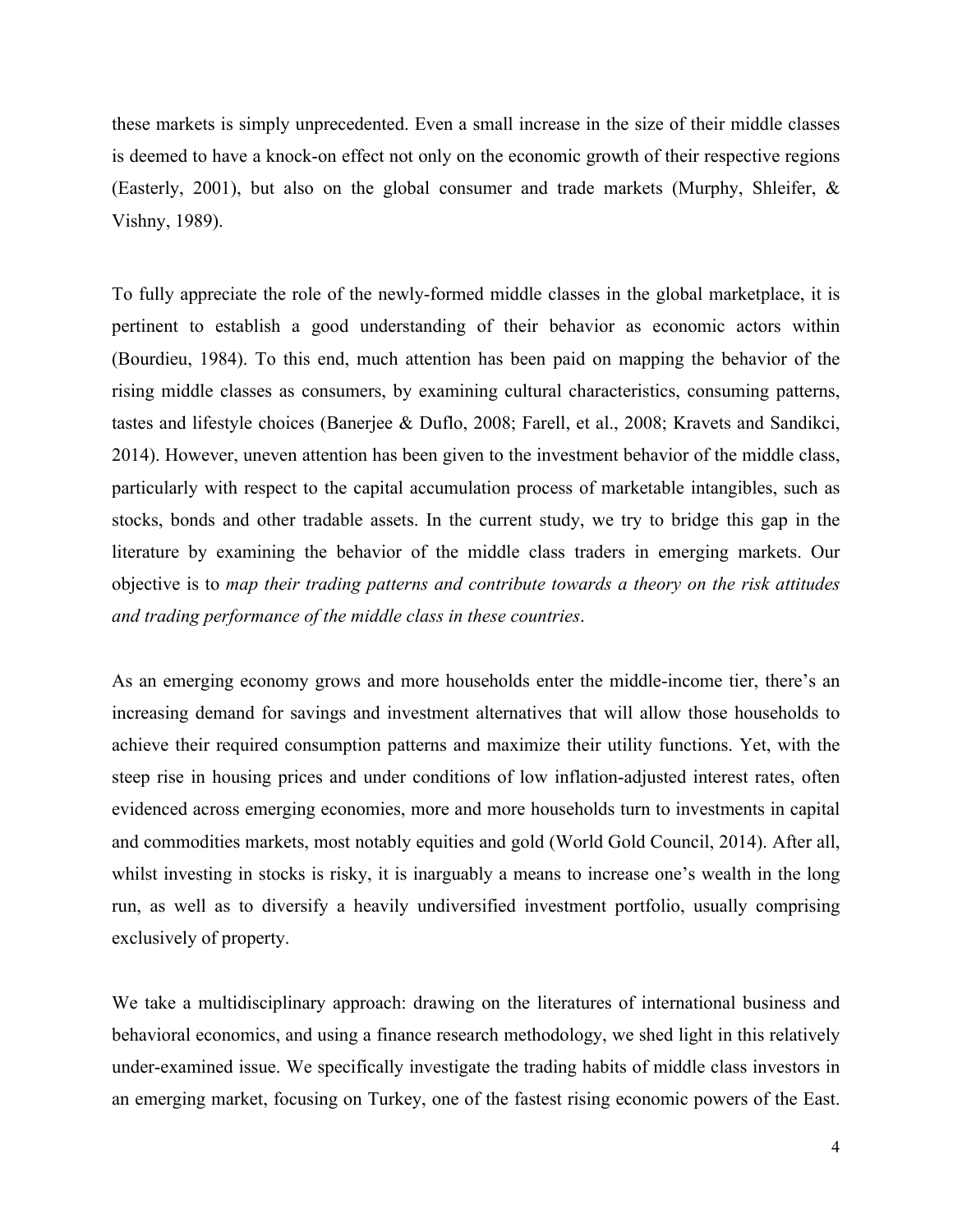In particular, we investigate the behavior of middle class (retail) traders in the Istanbul Stock Exchange.

Using daily 'tick-by-tick'<sup>2</sup> data of approximately 9.1 million trades in the stocks of the BIST-30 Index over a six-month period, we split the trades into those by middle class investors and those by market professionals. To proxy for the middle class group we assume that the majority of small trades -as analogically defined in Barber et al. (2009)- are initiated by middle class market participants and large trades by professional investors. As such, we portray the typical middle class trader and reveal their risk attitudes and preferences with regards to firm capitalization and other characteristics. We also offer insights on the impact of middle class trading activity on market movements.

The remaining of the paper is structured as follows: Section 2 presents the key theoretical and institutional background of the study. In section 3, we describe the data and the methodology employed. Next, we present the empirical results, which are subsequently discussed in the following section. Finally, we draw further conclusions and offer recommendations for future research and practical implications.

#### **2. Literature and Background**

#### *2.1. The Size and Economic Behavior of the Middle Class in Emerging Markets*

According to the OECD Development Centre report in 2010, the global middle class is expected to increase from 1.8 billion to 3.2 billion by 2020 and to 4.9 billion by 2030 (Kharas, 2010, p. 27), with the vast majority of this rise (almost 85 percent) attributed to Asia. Although half of the increase is attributed to China alone (Farrell, et al., 2006; Kharas, 2010; Ravallion, 2010), many countries are also closely monitored for their contribution. Along with the estimation of the size of these unchartered markets, comes the realization of their growing purchasing power. McKinsey estimates that by 2025, China's lower middle class alone will comprise more than 520

<sup>&</sup>lt;sup>2</sup> Tick data refers to any high frequency market data, which shows the price and volume of every single transaction between a buyer and a seller for every stock.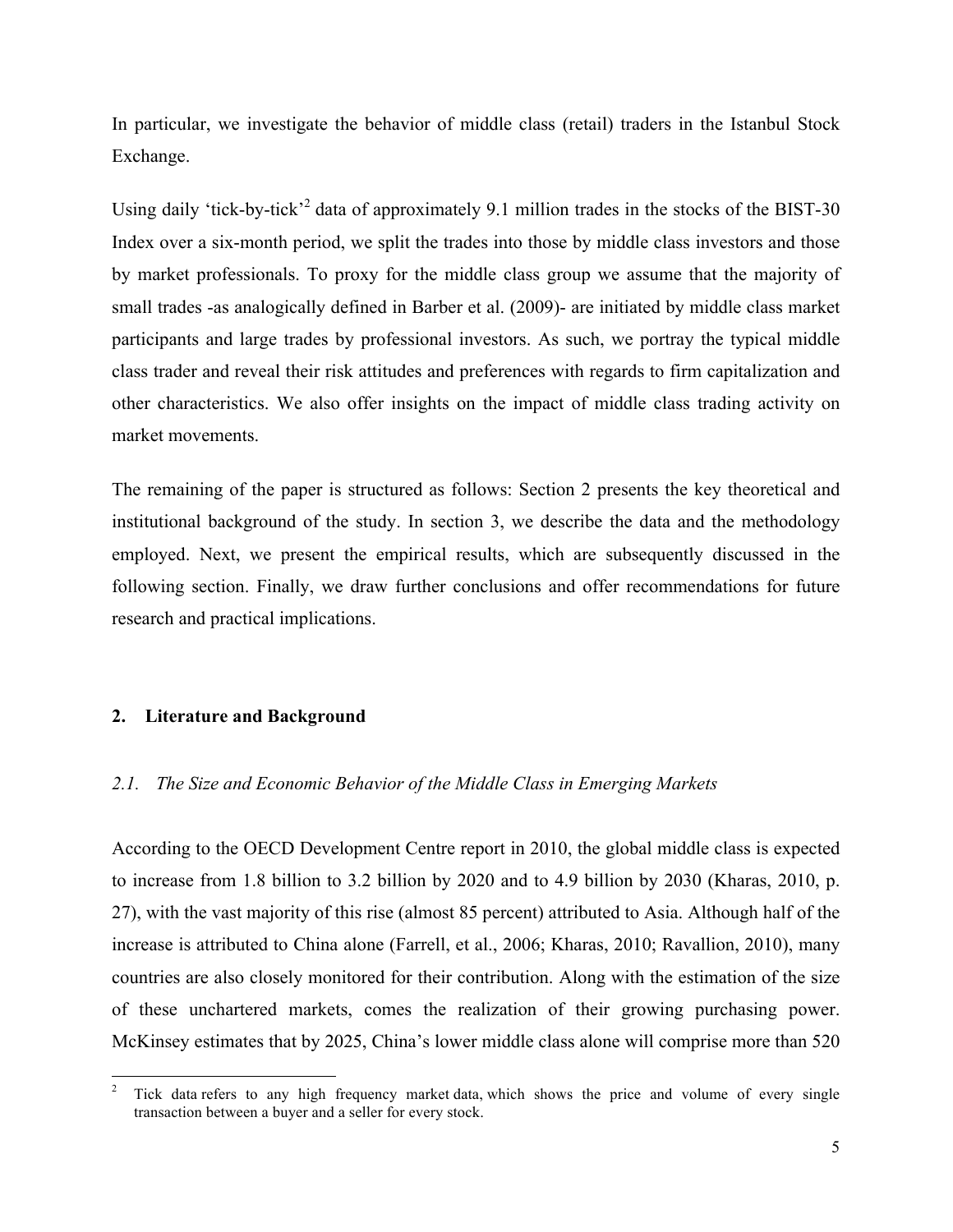million people with a total disposable income of approximately \$1.6 trillion (Farrell, et al., 2006). When these figures are combined globally, it is estimated that by 2030, global middle class spending will skyrocket to \$56 trillion (from \$21 trillion in 2009), which could even "offset the stagnant purchasing power most analysts see as likely in the developed world" (Kharas, 2010, p. 28). How this money will be allocated and the general financial behavior of its proprietors are undoubtedly critical questions.

International business and marketing scholars have been particularly interested in the distinct consumption patterns of the rising middle classes. After all, being considered as "the most conspicuous aspect of class behavior" (Raynor 1969, p. 69), consumption patterns have widely been used to classify people in different status groups (Mason, 1983; Corneo & Jeanne, 1997; Kravets & Sandikci, 2014; Vigneron & Johnson, 1999; Veblen 2007). A clear divergence between the middle class and the poor with respect to their attitude towards consumption, entertainment, education, health care and so on is in fact well documented. (Banerjee & Duflo, 2008; Farrell, et al., 2006; Kharas, 2010). Consequently, consumer tastes and living styles have become status symbols, denoting the differentiation among classes, and providing a way for people to recognize their position and that of others within a certain class.

Despite the rich literature on consumption patterns, our understanding of the economic behavior of the newly-formed middle class remains partial; according to Bourdieu (1986) the middle class is distinguished by the accumulation of economic, cultural and social capital. The economic capital, in particular, incorporates all property rights from knowledge to marketable tangibles, such as consumer goods and services, and marketable intangibles, such as credit, goodwill, brand names, trademarks, stocks, bonds and other tradable assets that can be easily transformed into money. To map the economic behavior of the middle classes, we therefore also need to identify how they are accumulating marketable intangibles, for instance how they behave as investors. Unfortunately, so far there has been limited focus on the investment behavior of the new middle class in emerging markets. To this front, mostly real estate and commodities have been studied as choices of middle class investment (Goyal & Sharma, 2014; World Gold Council, 2014).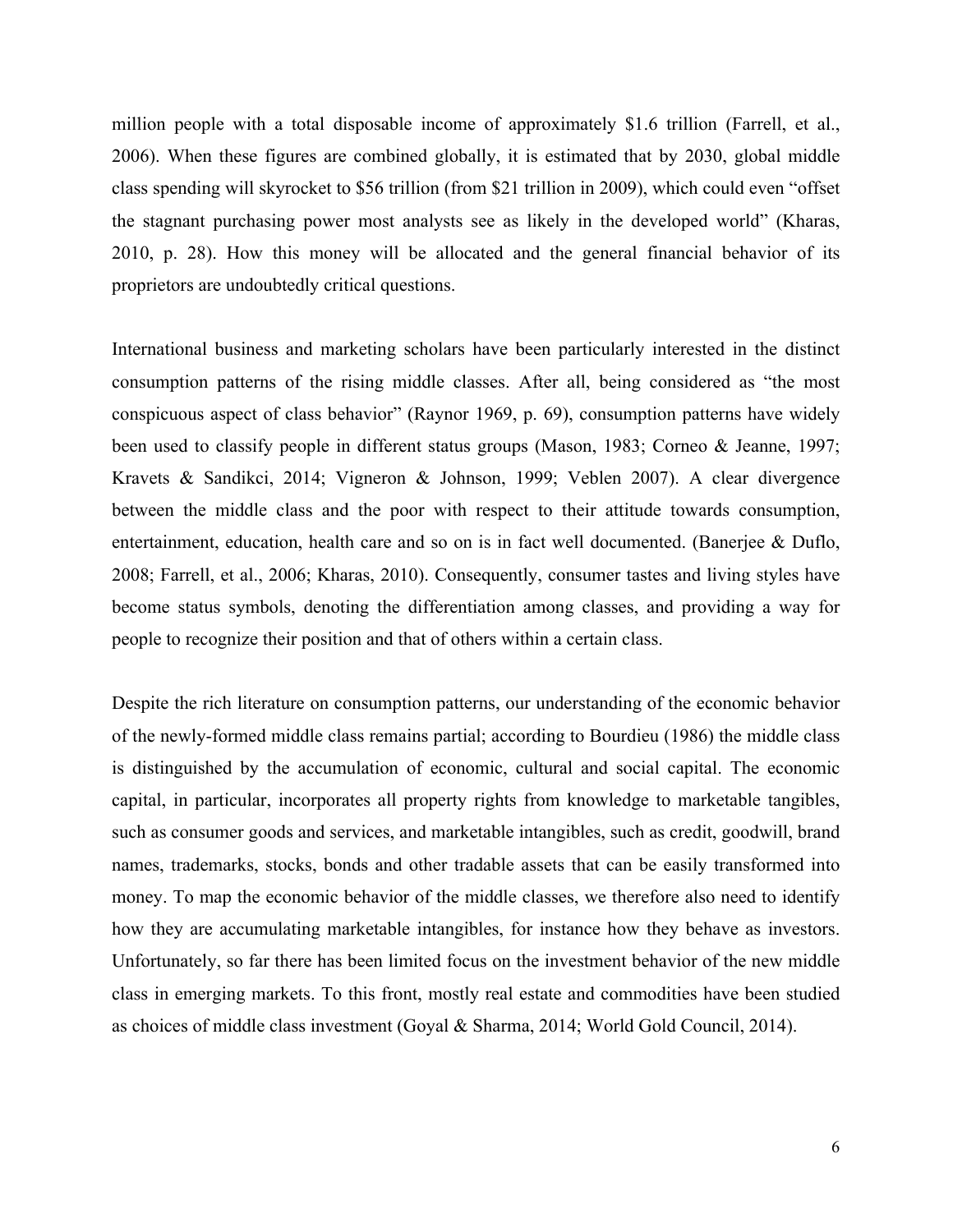#### *2.2. Turkey as an Emerging Market*

Modern day Turkey is a relatively young economy and yet one of the most rapidly growing emerging markets. With a GDP per capita growth of approximately 60 percent within less than a decade (from \$11,394 in 2005 to \$18,114 in 20133), and a constantly growing population of 75 million, Turkey is ranked as the  $17<sup>th</sup>$  largest economy in the world, and the 9<sup>th</sup> largest among the emerging ones<sup>4</sup>. Turkey also ranks among the Emerging and Growth-Leading Economies<sup>5</sup>, which are expected to be larger than the average of the G7 ones in the next ten years. Being such a growing economy, Turkey presents with a dynamic ten billion dollar consumer base, which consists mainly of young consumers with substantially increasing income levels (Cavusgil, et al., 2003; Tatoglu & Glaister, 1998a, 1998b). It is therefore not surprising that foreign direct investment increased from a mere \$35 million in 1980 to \$12 billion in 2013 (OECD 2013).

#### *2.2.1. The Istanbul Stock Exchange*

The Istanbul Stock Exchange (ISE) is a particularly attractive capital market, due to its dynamism and special regulatory regime, which provide investors with a platform that is free of restrictions and post-liberalization effects (Ülkü & İkizlerli, 2012). The establishment of the ISE in 1986 was instrumental to the economic development of Turkey. Being the sole corporation in Turkey for securities exchange, the ISE became "essentially the main capital market institution" (Diyarbakirlioglu, 2011, p. 488). Recently the ISE merged with the derivatives and commodities exchanges under one rebranded market, the 'Borsa Istanbul' (BIST).

Trades in the ISE are executed automatically, following a "Multiple Price - Continuous Auction" electronic system, based on the price and time priority rule. The trading mechanism requires a member firm to act as a market maker, providing continuous two-sided quotes (price and amount) and maintaining spreads. For some securities, a single price auction is also run. Trades are executed in two sessions; one in the morning and one in the afternoon, with opening sessions

<sup>&</sup>lt;sup>3</sup> Country statistical profiles: Key tables, OECD 2013 - ISSN 2075-2288<br><sup>4</sup> Gross Domestic Product 2012, Purchasing Power Parity, World Bank Group<br><sup>5</sup> Upper middle income Gross National Income (GNI) countries with advance income GNI countries with lesser developed market infrastructures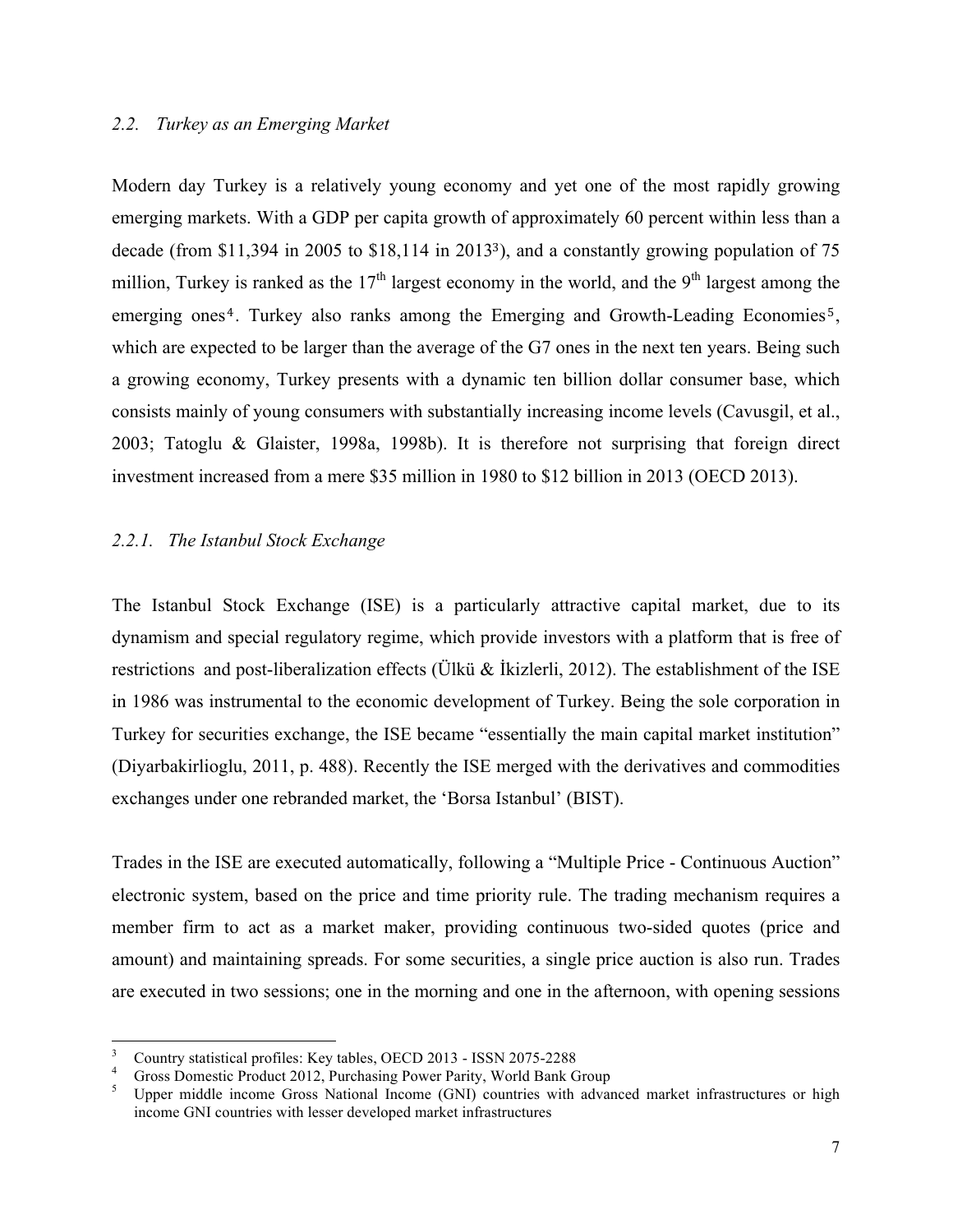at the beginning of each. Members collect orders from their clients / investors electronically and transmit them to the trading system via remote access using electronic messaging interfaces. Member representatives may also enter buyers' and sellers' orders to the Electronic Trading System via terminals located on the floor and the members' office $6$ .

Being a relatively novel institution and to further strengthen its competitive positioning among the global capital markets, the ISE introduced early on new regulations and tax exemptions, encouraging foreign and domestic investment (Diyarbakirlioglu, 2011). Following a series of regulatory reforms, mostly encouraged by foreign investment interests after 2001, both foreign and domestic investments rapidly returned to the ISE. In fact, according to Ülkü and İkizlerli (2012) the trading volume by foreign investors climbed from just 6 percent in the early '90s to 27 percent in 2007, although it stabilized at around 20 percent in 2010. At the same time, the market capitalization of foreign investors rose from 45 percent to 70 percent and stabilized at around 65 percent in 2010. Meanwhile, the market capitalization of domestic individual investors stabilized at around 20 percent, yet their trading volume increased to 68 percent, effectively dominating all others. Overall since the 1990s, and despite the setbacks, the ISE has generally experienced remarkable growth, developing into one of the world's fastest growing stock exchanges. In fact, the ISE is today the seventh largest emerging country stock exchange (Ülkü & İkizlerli, 2012).

#### *2.3. Middle Class Trading Patterns*

Evidence from equities markets in developed countries suggests that a distinctive relationship exists between individually and institutionally motivated order flow and returns. In general, the finance literature favors professional traders over individuals (often identified as those who invest via small to middle-level trades), by reporting that the former gain relatively higher returns, as they are generally better informed. For example, Odean (1999) showed that stocks bought by individual investors underperformed stocks by professional investors by as much as 23 basis points, while Barber and Odean (2000) found self-managed portfolios of individual

<sup>&</sup>lt;sup>6</sup> ISE guidebook for Investors: http://borsaistanbul.com/data/kilavuzlar/Borsa Istanbul For Investors.pdf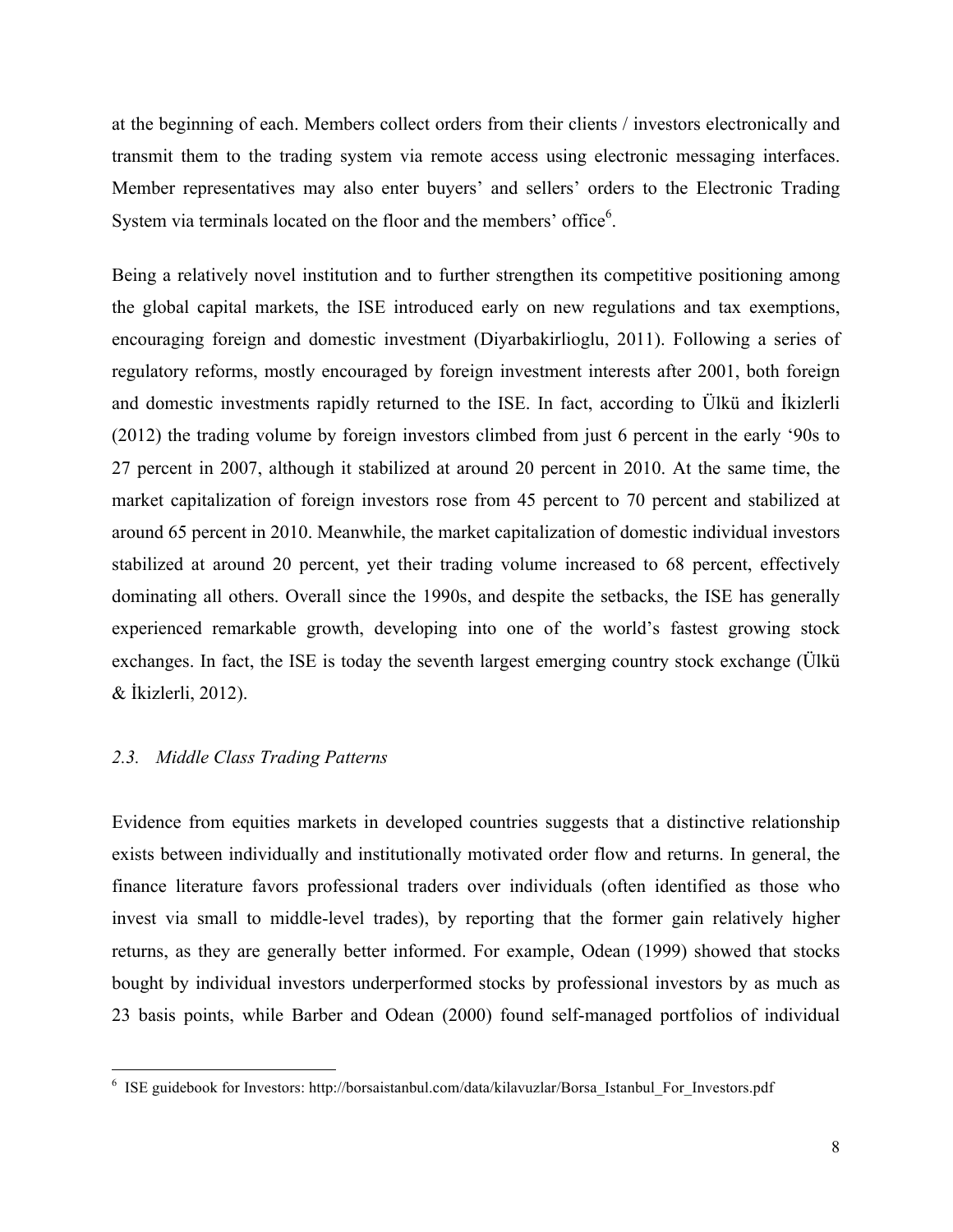investors to underperform the market. Barber, Odean and Zhu (2009) showed that order imbalances of individual traders are highly correlated and indicative of 'herding'. Shleifer and Summers (1990) suggested that individual investors herd in response to analyst recommendations or forecasts and place excessive importance on recent news. Also, as noted by Lakonishok, Shleifer, and Vishny (1992) institutional herding might arise because institutional investors are better informed than individuals. Finally, Nofsinger and Sias (1999) showed that although herding activity is undertaken by individual investors, their actions have less price impact than herding by institutions.

Another feature of individual trading behavior is also widely believed to be trading on past performance, especially prevalent among middle class portfolios. To this front, Lakonishok, et al. (1992) showed that investors engage in positive feedback buying past winners, while Shefrin and Statman (1985), supported that individual investors have the disposition "to sell past winners early and ride losers for too long". Kumar and Lee (2006) used trading records of individual investors to show that buying activity in one stock is positively correlated with buying activity in another, so that the trades of individuals are systematically correlated.

Barber and Odean (2000), examined a unique dataset of approximately 66,000 US households with investment accounts at a discount broker. They reported that the median household portfolio comprised just 2.6 stocks, was worth \$16,210 and was turned over by more than 75 percent annually. This trading pattern resulted in underperformance, attributed mainly to the cost and the frequency of trading, rather than to the portfolio choices themselves. The study concluded that the cause behind this excessive trading is overconfidence, coupled with the joy and excitement of trading, which hints to elements of gambling and sensation-seeking behavior.

Similar, though not always identical, patterns have been observed in emerging markets: for example Chen, Kim, Nofsinger and Rui (2007) found Chinese individual investors to appear overconfident and generally prone to investment biases, such as the above-documented "disposition effect" and the "representativeness bias", and to overall make poor investment decisions. In general, according to Barber and Odean's (2011) recent review of the global empirical literature on the topic, individual investors trade more than frequently, sell winners and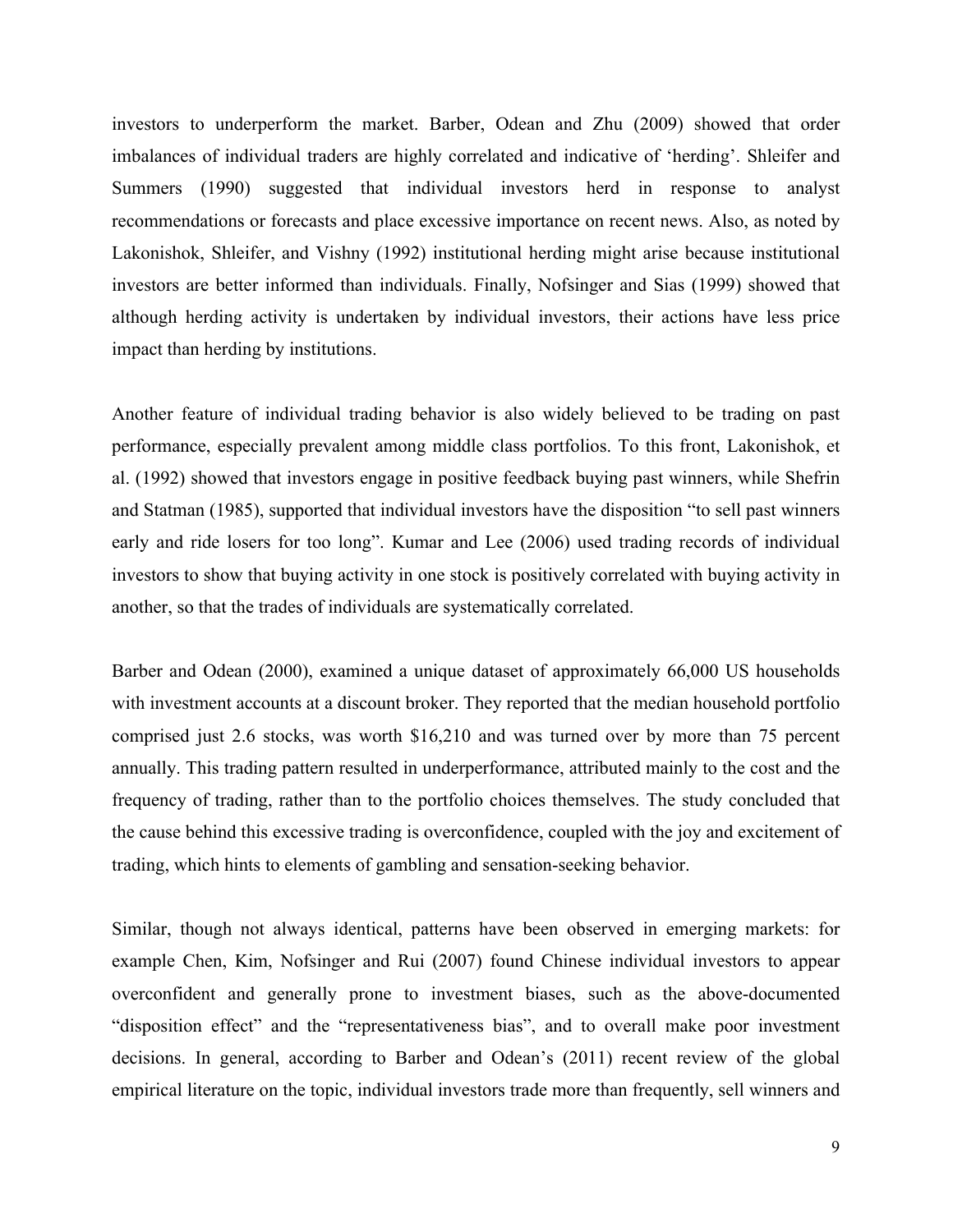hold on to losers. Their portfolios are mostly under-diversified, while their trading behavior is easily influenced by the media and their own past experience, widely ignoring general prescriptions on equity trading (Barber and Odean, 2011).

#### *2.3.1. Trading Patterns in the ISE*

A small number of studies inform the literature on the behavior and trading patterns in the ISE, without however making clear distinctions between middle-class and affluent investors, while the main focus has been on the behavior of the professional foreign investors. For instance, Ülkü (2012), using broker-level data, confirmed that 'big player' trades in the ISE are positively associated with market returns and exhibit elements of herding behavior and positive feedback trading. In another study, Ülkü and Ikizerli (2012) examined the patterns of foreign trade inflows in the ISE and found them to forecast market level returns, while foreign traders were found to negative-feedback trade, especially during turbulent periods, and to be relatively well-informed. In another recent study, based on the observation of four big brokerage houses in Istanbul, Tarim (2010) highlighted some extremely useful conclusions on the behavioral patterns of domestic individual investors in the ISE. On average, domestic individuals were found to be very shorttermist, turning over their portfolios every 28 days (versus 322 for foreign investors) and very sensitive (quite irrationally) to the arrival of global news. Meanwhile, they were also seen to have become more risk-averse and suspicious of the stock market's utility as a long-term investment venue, while they were typically reported to prefer flow-and-momentum trades in large capitalization stocks.

#### **3. Data and Methodology**

#### *3.1. The Middle Class Investor in the ISE*

According to the Turkish Capital Markets Association (*Merkezi Kayıt Kuruluşu,* henceforth MKK), as of the end of 2013 there were approximately 1.1 million equity investor accounts in the ISE, of which 1.09 million belonged to domestic individuals. In Table 1, we present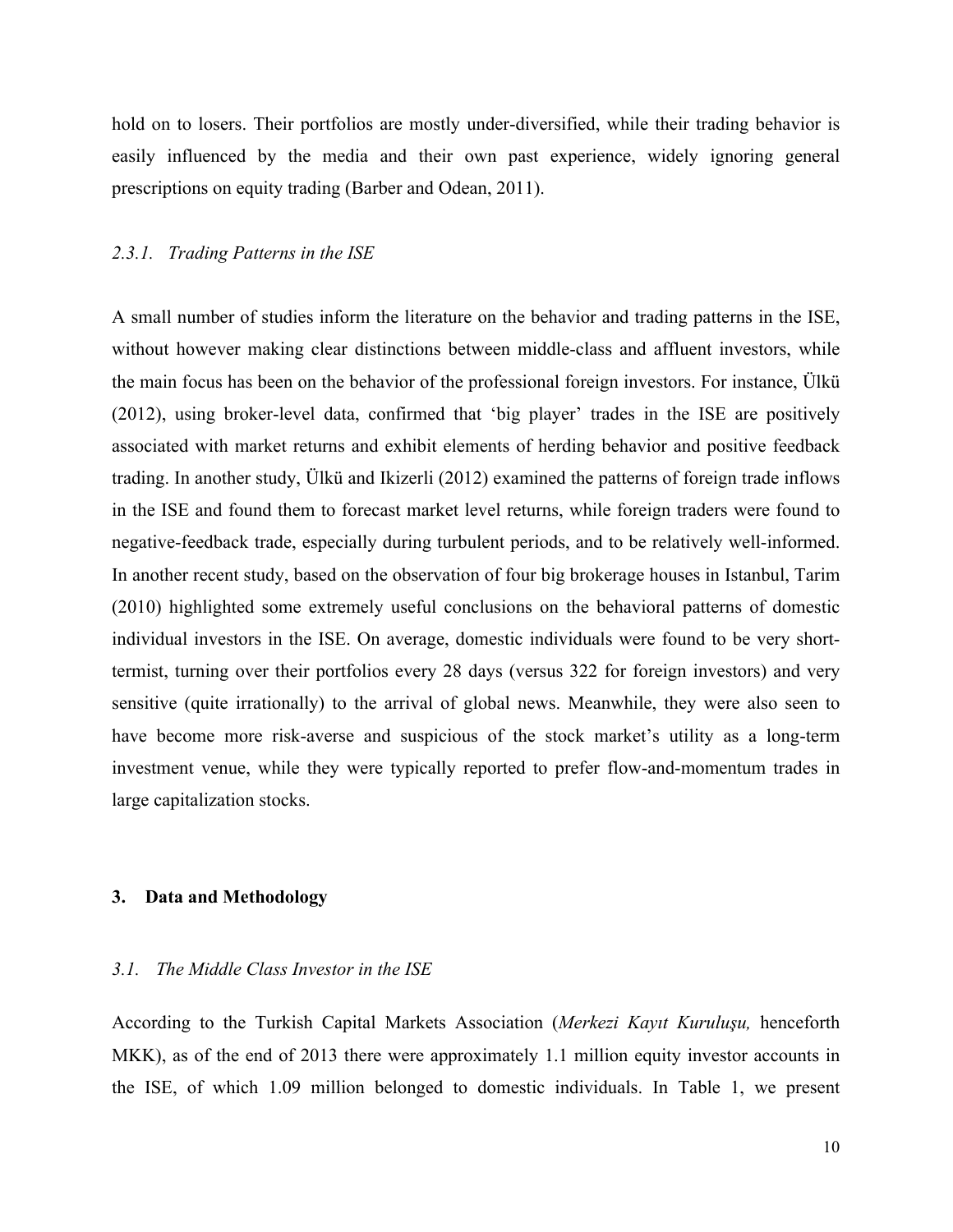summary statistics and the distribution of the investors in the ISE, by several break-downs. Data for this section were retrieved from the databank of the MKK (www.mkk.com.tr), and are available to the public. It becomes clear from Panel A, that domestic individual investors dominate the market in terms of numbers. Collectively they account for 98.6 percent of the investors in the ISE, with the domestic professionals and the foreign investors, only accounting for the remaining 1.4 percent. However, the picture is inverted when it comes to the market value of the investment holdings. Collectively, domestic individuals own approximately TL37 billion<sup>7</sup> (\$17.2 bn), just 18.9 percent of the entire market value of the free float, while foreign investors (professionals and individuals) own approximately TL122 billion (\$56.7 bn), or just below 63 percent. Based on these figures, the mean value of a domestic investor's portfolio is TL33,740 (\$15,680), versus TL33.76 million (\$16.7 mil) for foreign professionals.

However, not all individual investors are categorized as 'middle class', as clearly shown in Panel B, which gives a break-down of the above investors per portfolio size. We thus observe that, while a staggering 80.5 percent of the domestic investors hold portfolios between TL1-10,000  $(0.5 - 4.650)$  and TL10,000 - 50,000  $(0.4.650 - 23.240)$  and therefore could be categorized as middle class, a very small portion ( $\approx$ 3.4 percent) of investors holds portfolios larger than TL100,000 (\$46,500) but effectively controls around 82 percent ( $\approx$ TL30 bn/ \$13.9 bn) of the market capitalization of domestic individuals<sup>8</sup>. Excluding those large portfolios and all the inactive accounts from the analysis, so as to focus on the above middle class portfolios, yields a weighted average portfolio size of TL4,811 (\$2,235) distributed among 881,312 domestic individual investors, and adding up to TL4.24 bn (\$1.97 bn) in total.

As regards the regional distribution of the middle class investors, Panel C confirms that they are unsurprisingly concentrated in the large urban areas of the country, with an astounding 61.5 percent based in Istanbul and another 15 percent jointly in Ankara and Izmir. So, in total three out of four individual investors reside in the three largest urban areas, which in turn are home to around a third of the entire population country. This affirms our expectations that middle class

 $Y/L = 2.1518$  at 31/12/2013<br>These large portfolios, belonging to a 'select few', consist of course of quite idiosyncratic characteristics and therefore fall outside the scope of our study.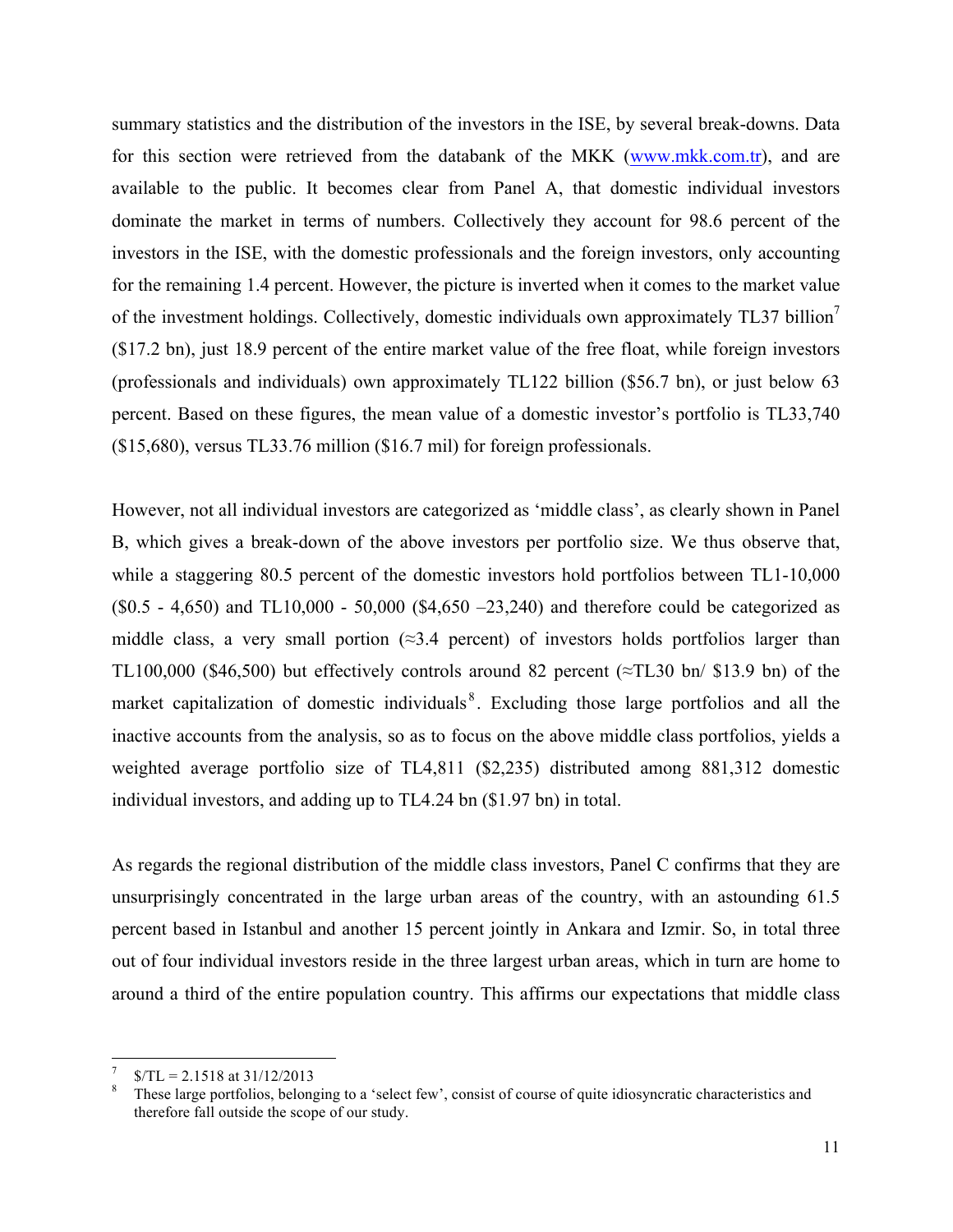investors in Turkey would concentrate around the large cities, close to the financial and business center and the core of the investment brokerage activity, as also observed by Tarim (2010).

#### *[Insert Table 1 here]*

Similarly interesting is the break-down of the domestic investors by age group and portfolio size, as presented in Figure 1. Here, we also make a number of noteworthy observations: In terms of size, the age group 40 -45 dominates the investor's population (15.6 percent) with a total size of around 170,000. With the addition of the age group 45-49, the entire fifth decade  $(40 - 49)$ exceeds 329.000, or simply 30.1 percent of the population. The addition of the previous decade (30-39) yields another 250,000 investors (22.7 percent), hence jointly the two age groups spanning the fourth and fifth decades (30-49) account for 52.7 percent of the active domestic investors in the ISE. With respect to the middle class segment (portfolios between TL1-50,000  $\approx$ \$0.5 - 23,240), the most active age appears to be between 20-25, with 10,283 (or 89 percent of the group) holding portfolios within this bracket. On the other hand, the most affluent age group appears to be the one over 75 years, with 29,963 individuals (or 78 percent) holding middle class portfolios (TL1 – 50,000) and 2,160 investors (or 6 percent of the age group) holding portfolios greater than TL100,000 (\$46,500).

#### *[Insert Fig. 1 here]*

#### *3.2. Trading Data from the BIST- 30 Index.*

To draw further inferences on the trading patterns of the middle class investors in the ISE, it is necessary to examine higher-frequency data. Such data will enable us to better map how middle class traders behave in general on a daily basis and how they react to market movements and external stimuli. Hence, we draw a sample of 30 ordinary common stocks listed on the BIST-30 index between the period July 2013 - December 2013. The BIST-30 is a broad-based, free-float, capitalization-weighted index of 30 high capitalization and liquidity stocks, accounting for 70 percent of Turkey's market value and volume. We choose to employ the BIST-30 because its constituents are the 'Blue Chips' of the market, the most liquid and transparent companies, therefore the most representative sample of the Turkish industry.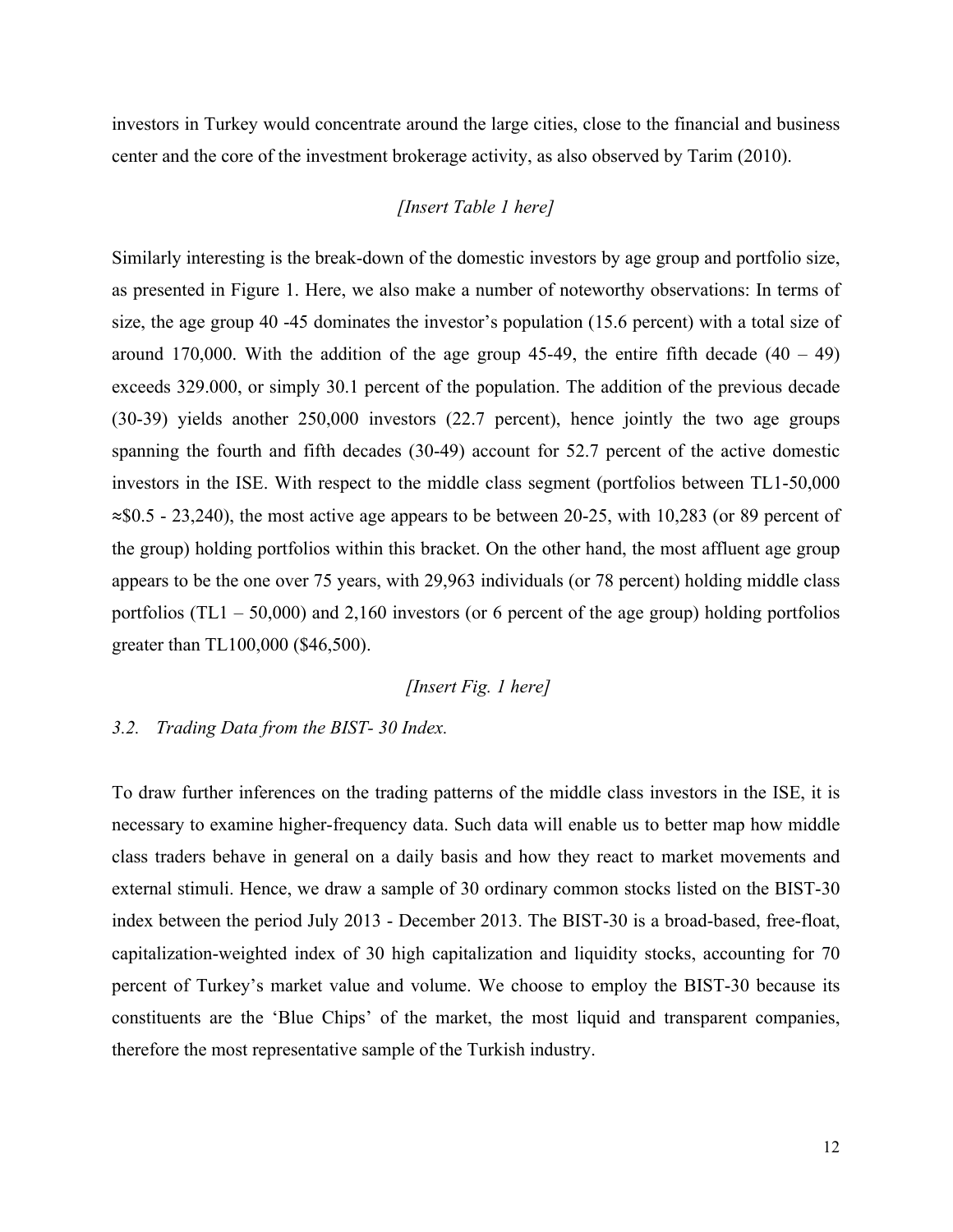The chosen period is also very interesting and suitable for the purposes of the study: During the second half of 2013, the ISE experienced a period of relative instability, mainly led by the 'Taksim Gezi Park' events, which caused the BIST-30 to drop from its all-time high of 115,341 units (22 May) to 79,952 (on 27 August). Although some of these losses were recouped in the following period, and the index returned to 98,735 units by mid-September, the market went under further pressure when the protests re-ignited during the fall across Turkey, especially after the breakout of a corruption scandal in early December, involving government officials and affiliates in alleged bribery, corruption and fraud. These events put further pressure to the Turkish currency and caused foreign investors to review their positions in the ISE, resulting in net foreign outflow of \$418 million for the year (*source: MKK*). These market conditions during this period provide an ideal context to observe trading behavior and trading patterns. Figure 2 illustrates the BIST-30 Index during the period of the study alongside the trading volume.

#### *[Insert Fig. 2 here]*

From Bloomberg, we collect 'tick-by-tick' transaction data (price and volume) for all 30 stocks during the six-month period. The number of trades varies by each day and firm, as shown in Table 2. The average number of trades each day is 2,922 per stock; the minimum being 825 (for the ticker DOHOL, an industrial conglomerate) and the maximum 8,295 (for the ticker GARAN, the second largest private bank in Turkey). The total number of trades for all 30 stocks for the period exceeds 9.1 million, with the lowest number per stock being 84,944 and the highest 895,808.

#### *[Insert Table 2 here]*

We also retrieve from Bloomberg the daily returns of the 30 stocks, the value-weighted returns of the market and the risk-free rate of the market. We calculate Volatility as the standard deviation, and the Beta of each stock with the Capital Asset Pricing Model (CAPM), using the last 100 days. Size is calculated as the market capitalization and Analyst is the number of analysts following of each firm. Market-to-book (M/B) ratio is the ratio of market equity to book value of equity.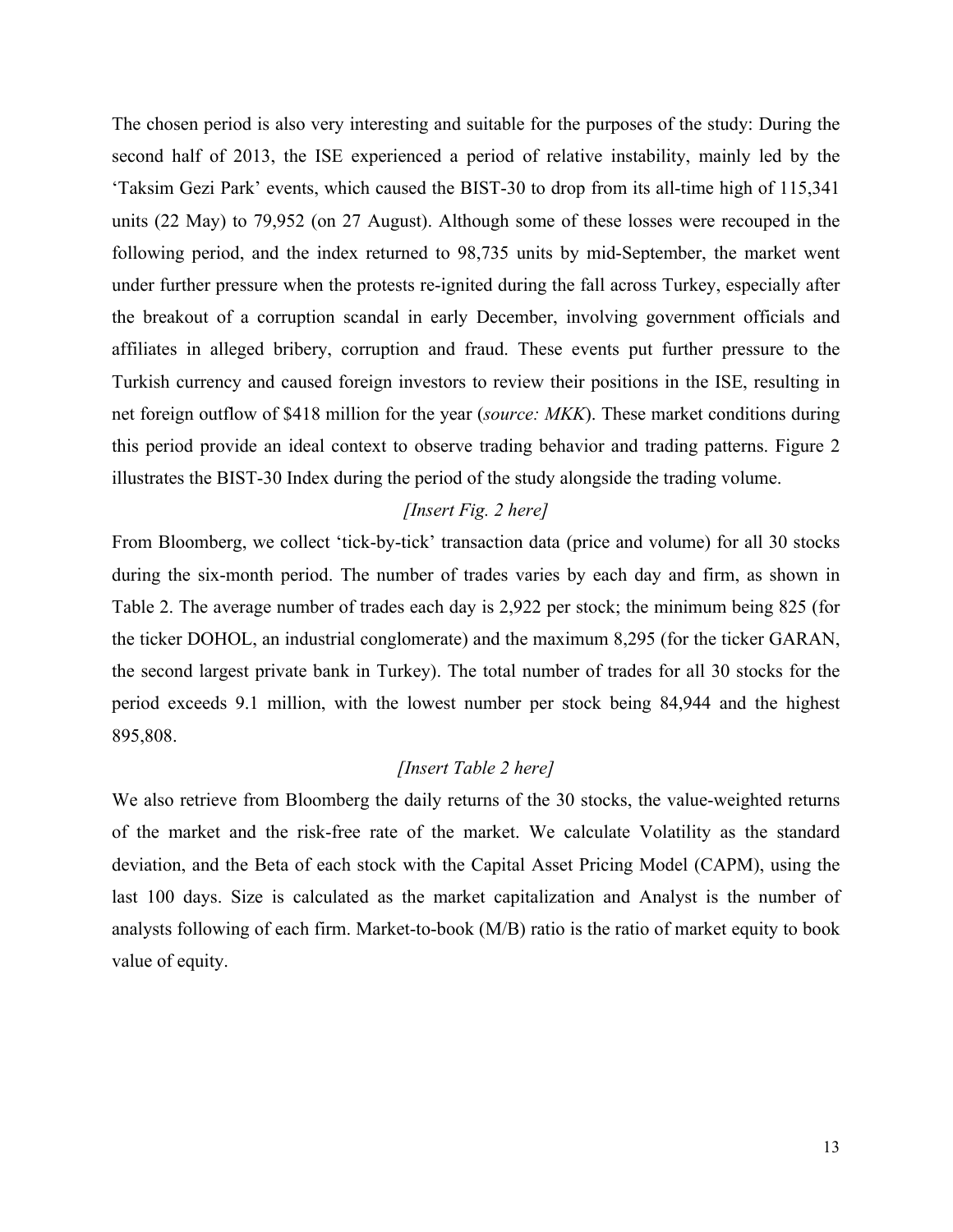#### *3.2.1. Proxying for Middle Class Trades.*

A generally accepted metric to classify the identity of each transaction is based on tick-by-tick bid and ask transactions, such as those provided for US firms by the TAQ and ISSM, or TORQ databases. However, for an emerging market such as Turkey, information on such levels of market depth was simply unobtainable. To overcome this obstacle, we put forward an alternative research design, based on stock market microstructure and our existing knowledge on the economic behavior of the middle class.

In specific, we posit that the population below the poverty line is extremely unlikely to participate in the stock markets. Having survival as a first priority and no disposable income, while they often do not even meet basic eligibility criteria (bank account, credit history) the poor in any society show no interest in stock market investment. At the other end of the spectrum, the wealthy are very likely to engage in a range of investing activities, including stock market trading. However, in this case, they are more likely to employ the services of professional wealth management companies, which offer advice on investments and taxation, alongside financial, insurance and succession planning. The affluent are thus not expected to micro manage their share dealing accounts themselves. It is therefore safe to assume that the vast majority of the participants in a stock exchange will be retail investors from the middle class (MC). Along with market professionals (PR), who are acting either on behalf of wealthy investors or on account of managed funds, the middle class will account for the vast majority of stock market trades.

To proxy for middle class trades we employ a modified version of the Barber et al., (2008) algorithm, which assigns trades below \$5,000 as retail and those above \$50,000 as institutional. Trades between \$5,000 and \$50,000 cannot be classified effectively as either retail or professional traders can initiate them. However, to employ the above algorithm, we need to translate it to the local currency, taking into account the differences between the US and the Turkish economy and the effect of exchange rate and purchasing power fluctuations over time. Hence, we first calculate the percentage of the above cut-offs (\$5,000 and \$50,000) on the US GDP per capita for 2008, at purchasing power parity (PPP), expressed in constant international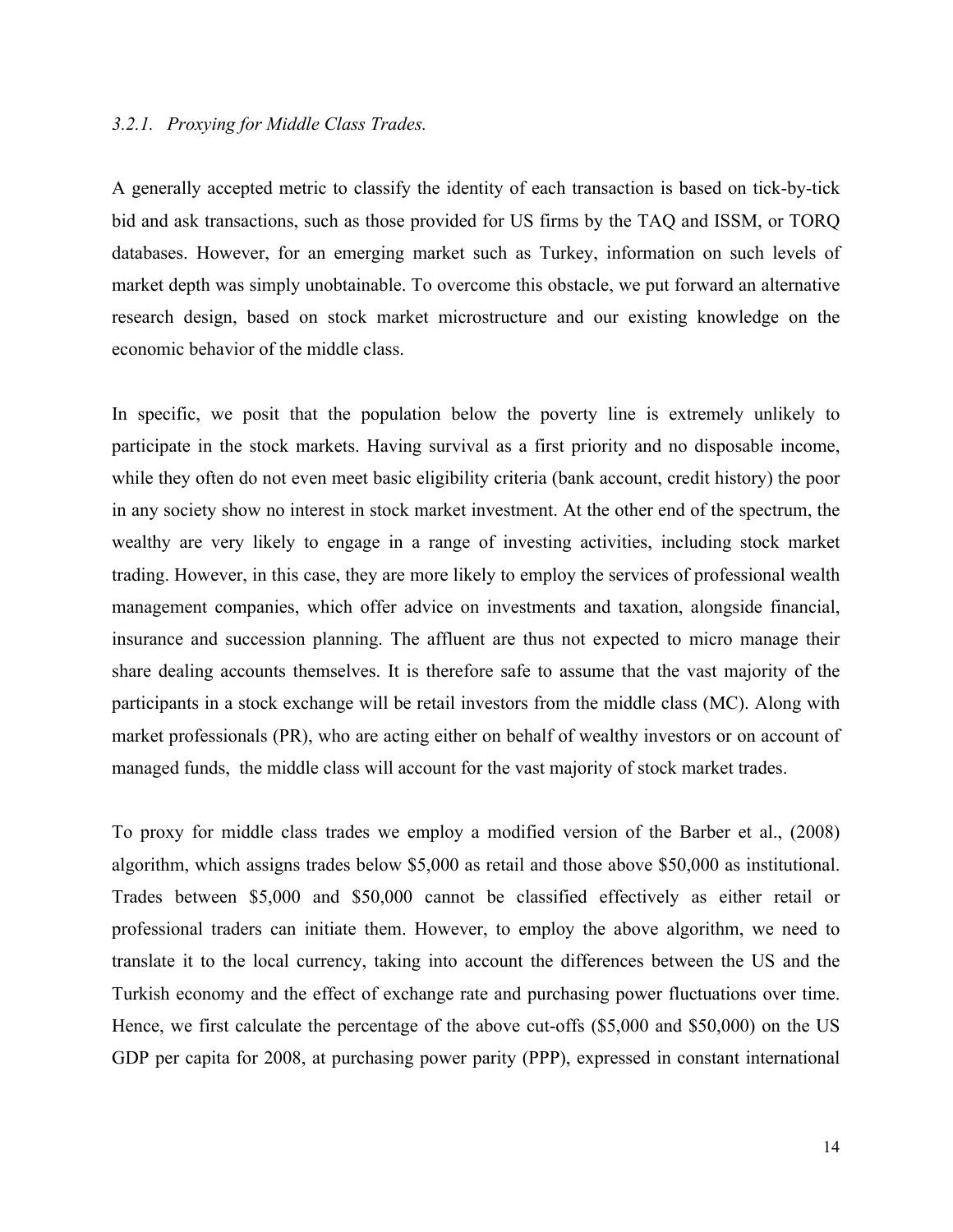US dollars. Then we multiply the ratios with the Turkish GDP per capita for 2013<sup>9</sup> (again at PPP), to find the equivalent cut-offs for Turkey (in \$ US). Finally, we convert each cut-off into the domestic currency, using the mean \$/TL exchange rate during the period July-December 2013 as follows:

Trading Threshold (TL) =

\n
$$
\frac{US Threshold}{US GDP (PPP): 2008} \times (TURKEY GDP (PPP): 2013) \times (S/TL)
$$
\nMC\_Threshold (TL) =

\n
$$
\frac{\$ 5,000}{\$ 50,339} \times \$ 15,300 \times 2.0057 \approx TL 3,048
$$
\nPR\_Threshold (TL) =

\n
$$
\frac{\$ 50,000}{\$ 50,339} \times \$ 15,300 \times 2.0057 \approx TL 30,480
$$

We then calculate the value of each of the 9.1 million trades as Volume of Shares  $\times$  Price per Share and class them either as Small (Size $\leq$  TL3,048), Big (Size $\geq$ TL30,480) or Unclassified  $(TL3,048 \leq Size \leq TL30,480)$ . Along the same lines as in Barber et al. (2008), we posit that, while there will be "small" and "large" trades by both middle class investors and professionals, it is far more likely that middle class traders will make "small" trades. Accordingly, professionals are far more likely to make "large" trades. The "Unclassified" Trades are discarded from the sample as the identity of the traders cannot safely be assumed to belong in any category (middle class or professional). Following this step, we calculate for each stock and for each day in the examined period the Ratio: MC/PR, effectively the daily ratio of Small/Big trades for each of the 30 stocks in the index. Although the MC/PR ratio is by no means an exact metric of middle class trading activity, it can be argued to be a very suitable proxy for the purposes of our study and capable of quantifying the relative trading activity.

Finally, to establish the representativeness of the study sample, in Table 3 we calculate key summary statistics of the BIST-30 and the BIST-100 index constituents. In general, the two samples exhibit similar characteristics. However, BIST-30 firms are slightly larger and more attractive than BIST-100 ones (higher number of analysts following). BIST-30 firms also present slightly lower mean returns (less negative) and volatility, but higher mean market-to-book ratios (consistent with the size and value anomaly, see among others Fama and French (1992)). The

 <sup>9</sup> CIA Estimate for 2013: \$15,300 (the World Factbook, 2014) https://www.cia.gov/library/publications/theworld-factbook/rankorder/2004rank.html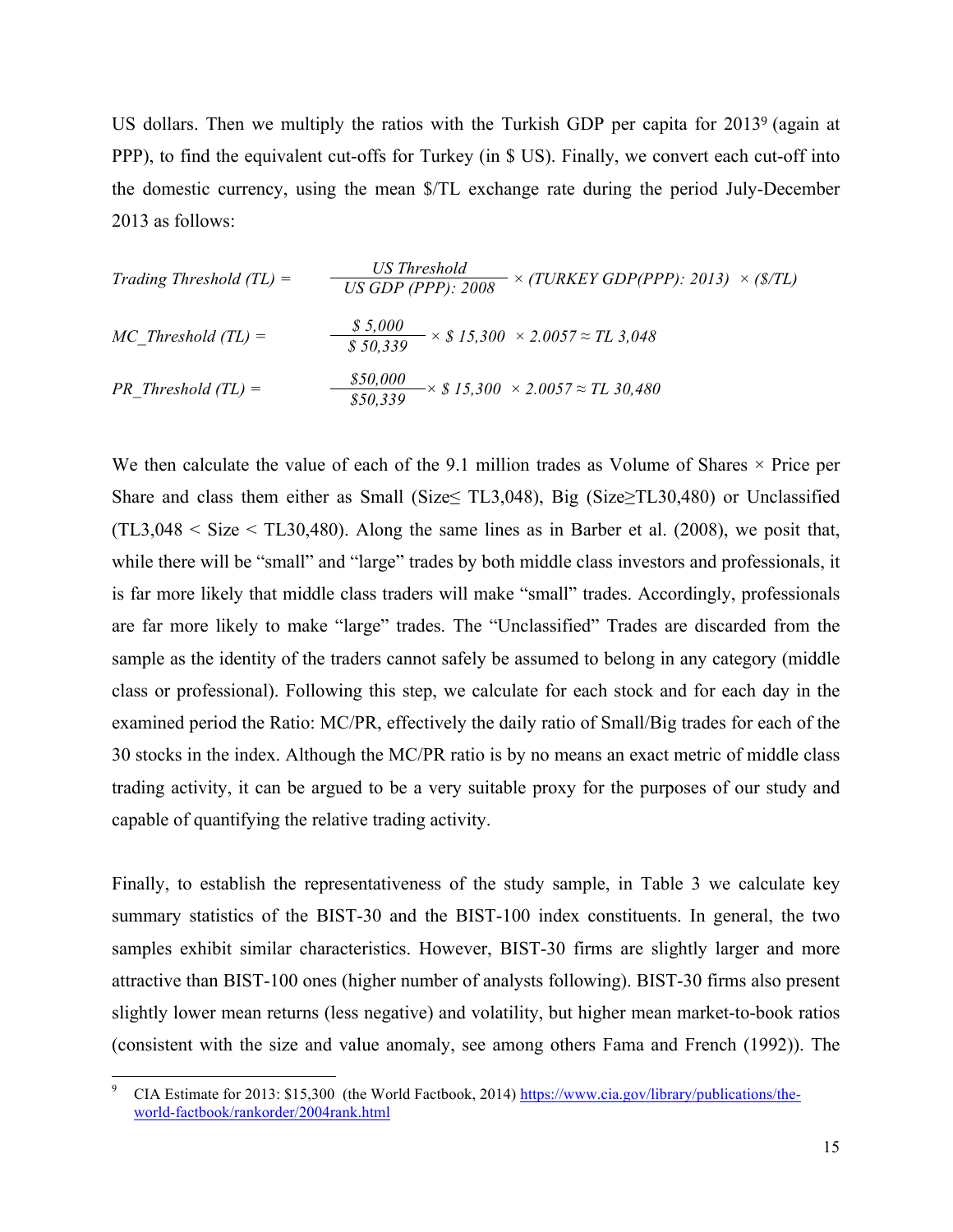average ratio of the number of Middle Class trades to the number of Professional trades (MC/PR) is around 2.9 and similar across the two groups. This ratio suggests that the middle class trades around 3 times more than professionals, which translates to a 75-25 percent split of the trading activity, somewhat higher than the figures for 2010, as reported by Ülkü and İkizlerli (2012). These findings concur that our sample of BIST-30 firms is representative of the ISE and a fitting choice for the purposes of our study.

#### *[Insert Table 3 here]*

#### **4. Empirical Results**

In our first approach to investigate the behavior of middle class investors, Table 4 reports the ratio of the number of Middle Class trades to the number of Professional trades (MC/PR) in quintile portfolios constructed based on the following firm specific characteristics: a) Volatility of the returns, b) Beta calculated over one year CAPM, c) Size (market capitalization), d) number of Analysts following, and e) Market-to-Book ratio (M/B).

#### *4.1. Risk Profile of Middle Class Investors*

We begin by analyzing the risk profile of the middle class. To do this, we construct five quintile portfolios based on the frequency distributions of the values of Volatility and Beta and then calculate the mean MC/PR ratio for each portfolio. According to the volatility quintile portfolios, more middle class trades are observed on the lower-risk equities. That is, portfolios with smaller volatility have higher MC/PR ratios. Specifically, portfolio '1 Small' volatility presents a mean MC/PR ratio of 2.78, whereas for portfolio '5 Big' volatility the mean MC/PR ratio is only 2.40. The difference DIF (High-Low) -0.386 is statistically significant. Beta is another commonly employed measure of risk, which is however more related to the sensitivity of a stock's returns to the returns of the entire market. However, the results based on Beta, are mixed and therefore inconclusive. This could however be explained by the fact that all stocks in the BIST-30 are constituents of the index and therefore participate in its daily returns.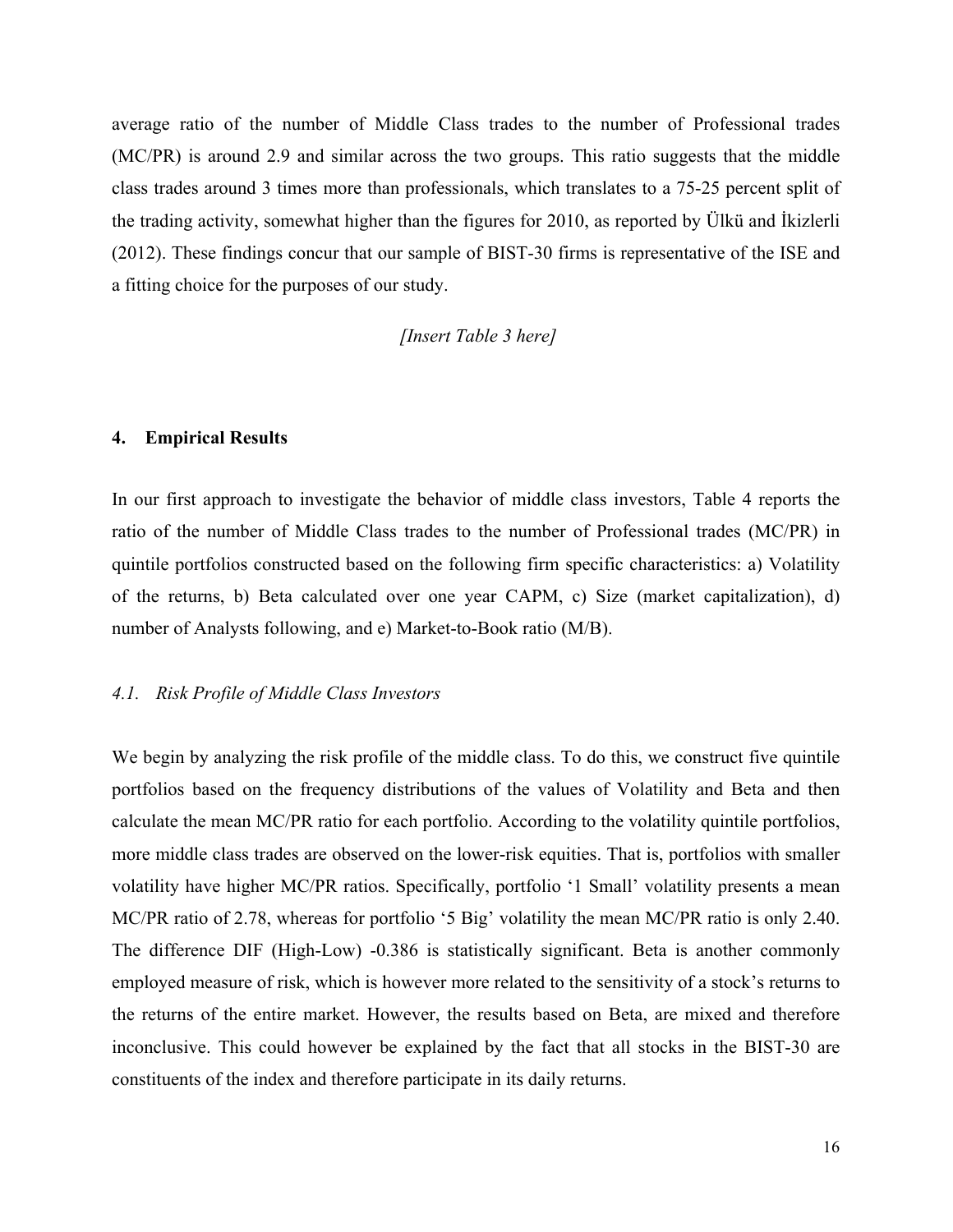#### *4.2. Capitalization Preferences of Middle Class Investors*

Another important aspect of investor trading behavior relates to firm size preferences. To examine whether the middle class in Turkey prefers to trade smaller or larger firms, we construct another five quintile portfolios based on market capitalization. The results show that middle class investors generally prefer to trade on smaller firms. Portfolios on stocks with smaller market capitalization present a higher MC/PR ratio. Specifically, the portfolio ranked as '1 Small' size presents a mean MC/PR ratio of 3.19, whereas for the '5 Big' size portfolio the mean MC/PR ratio is 2.52. The difference (-0.672) is also statistically significant.

#### *4.3. Visibility Preferences of Middle Class Investors*

One further common feature of investor behavior is the degree to which stocks with higher market visibility are generally preferred. Such stocks are normally followed by a higher number of professional analysts, who on a regular basis analyze the news releases and revise their forecasts and recommendations. A higher number of analysts following a firm suggests that its stock is of higher importance for professional portfolios and for a given industry. If the middle class prefers such companies, we can reasonably infer that they value professional opinions and are more likely to revise their portfolio choices based on analyst consensus, the recommendations of their favorite analyst, respective brokerage firm or bank. However, the results to this front are inconclusive, as there is no clear pattern between MC and PR portfolios, while the difference between low  $(2.74)$  and high  $(2.80)$  number of analysts is insignificant.

#### *4.4. Glamour vs. Value Preferences of Middle Class Investors*

Finally, we examine whether middle class investors in Turkey prefer to trade on high or low market-to-book (M/B) ratio companies. It is common in the finance literature that high M/B ratio proxies for growth-oriented, 'glamour' firms, whereas low M/B proxies for established 'value' firms (Fama and French, 1992). Similar to the volatility and size results, it appears that middle class traders differ from market professionals. They prefer to trade on established 'value' firms (rather than fast-growing and dynamic 'glamour' firms). Portfolios with smaller M/B present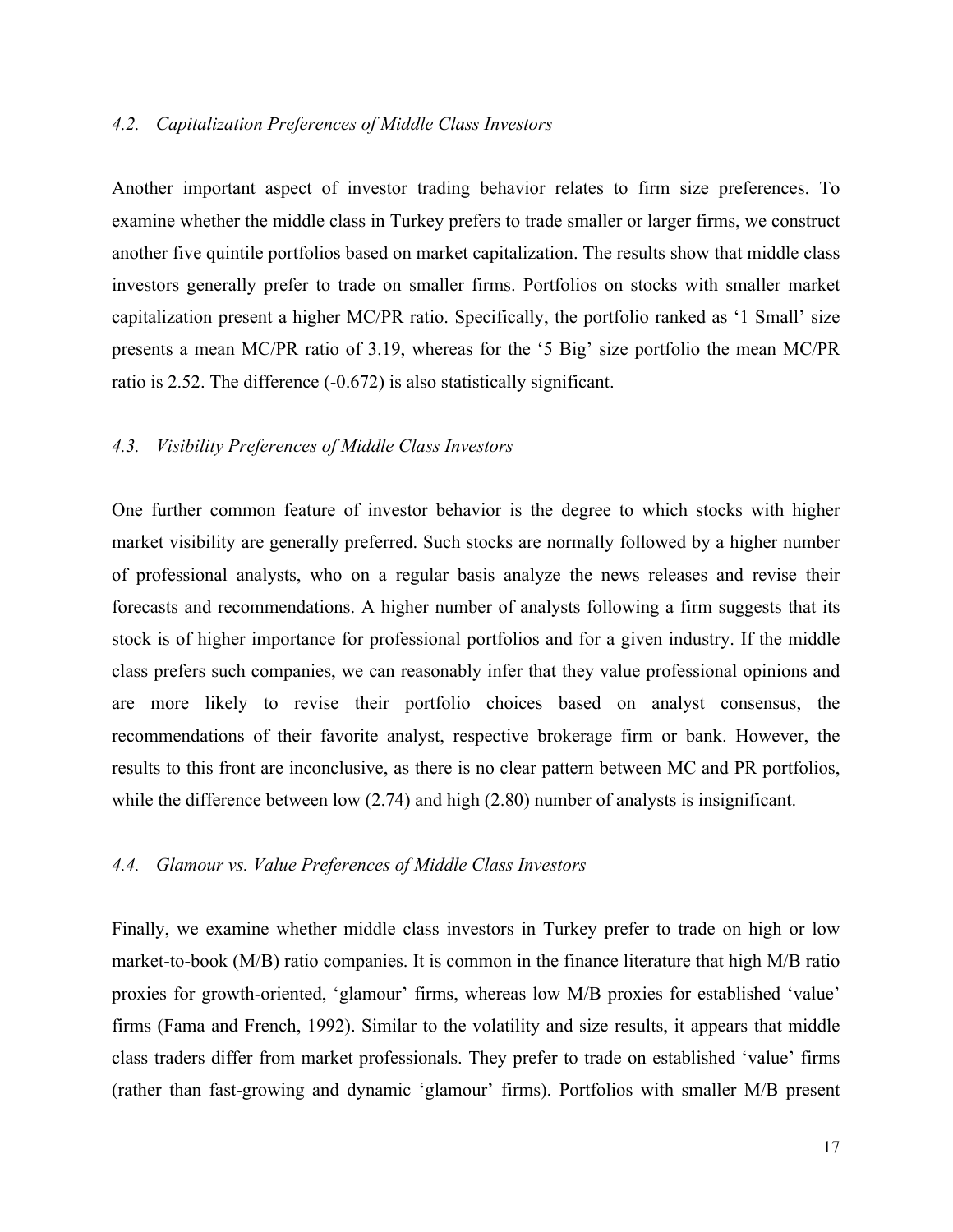with a higher mean MC/PR ratio. Specifically, the portfolio '1 Small' M/B presents a mean MC/PR ratio of 3.20, whereas the portfolio '5 Big' M/B has a mean MC/PR ratio of 2.48. This difference (-0.726) is statistically significant.

#### *[Insert Table 4 here]*

As a test of robustness to the previous findings in Table 5 we present average firm-specific characteristics (Volatility, Beta, Size, #Analyst, M/B) of quintile portfolios based on the MC/PR ratio. Low MC/PR ratio implies lower middle class trades relative to professional trades and high MC/PR ratio implies the opposite. Consistent with the previous results in Table 4, the volatility increases when moving from low middle class to high middle class trade levels (from 1 to 5 portfolios), confirming that middle class investors prefer lower risk assets (in contrast to professional investors that seem to favor higher risk stocks). The results show also a monotonic pattern for Size and M/B. Specifically, size and M/B decrease when moving from low middle class portfolios to high middle class ones (from 1 to 5 portfolios). This is consistent with previous findings that retail investors trade more on smaller and (established) value firms (Banz, 1981; Reinganum, 1981). The differences between the high and low MC/PR portfolios for volatility, size and M/B are statistically significant, as in the previous set of results.

#### *[Insert Table 5 here]*

#### *4.5. The Performance of the Middle Class Traders*

But what about *the 'crux of the matter'*, the impact of the middle class under these conditions, assuming the above trading patterns? And even more importantly, what about the lingering question in the minds of the middle-class scholars: "Can the rising power of the middle class possibly sway the direction of the market?" We address the above through a series of further econometric tests. As a first step we employ the ratio MC/PR as an exogenous factor in the traditional market model of stock returns for each of the 30 stocks in the BIST-30:

$$
R_i = \alpha_i + \beta_{1i} \cdot R_m + \beta_{2i} \cdot MC/PR_i + \varepsilon_i,
$$

where  $R_i$  are the daily returns of each stock (*i*),  $R_m$ , the daily returns of the market index (XU030) and  $MC/PR_i$  the daily ratio of small over big trades for each stock (i). If the ratio MC/PR is associated with stock returns, the estimated coefficient  $\beta_{2i}$  of the factor will be flagged as significant, and will, depending on its sign, suggest whether its effect is positive or negative. To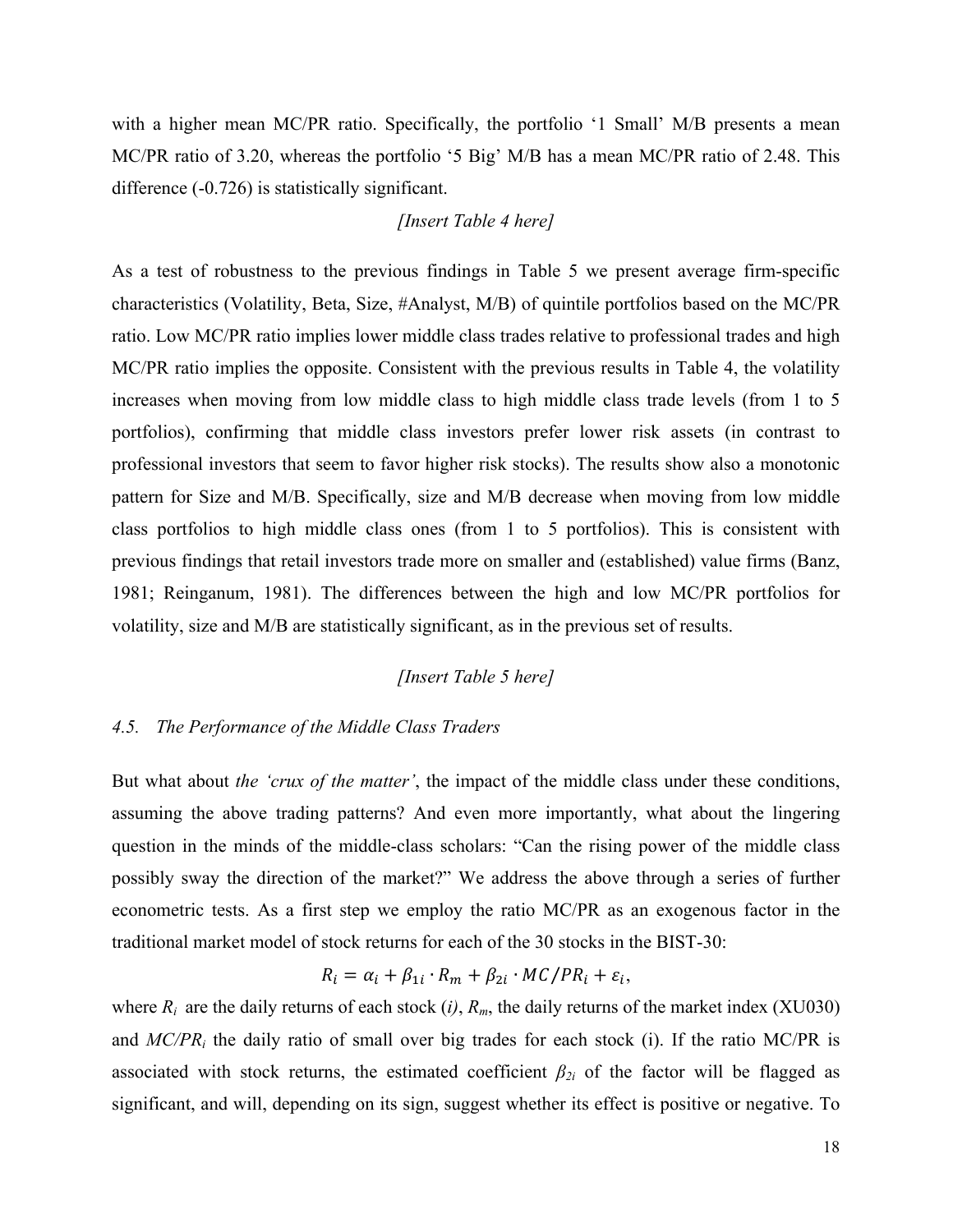estimate a single coefficient for each factor in the above model we employ a two-step procedure, similar to the one proposed by Fama and Macbeth (1973). As a first step, for each stock in our sample we run a cross-sectional regression and save the vector of each estimated coefficient; then, as the second step we obtain single coefficient estimates as the average of the first step coefficient estimates. For brevity, we do not report detailed results from the above procedure, but only the finally estimated equation coefficients, which confirm a significant negative contemporaneous relationship between middle class investment (*MC/PR*) and stock returns (*Ri*) for the BIST-30 index constituents<sup>10</sup>:

$$
R_i = 0.548 + 0.969 \cdot R_m - 0.260 \cdot MC/PR
$$
  
\n
$$
\begin{bmatrix} 0.105 \end{bmatrix} \quad \begin{bmatrix} 0.042 \end{bmatrix} \quad \begin{bmatrix} 0.051 \end{bmatrix}
$$
  
\n
$$
\begin{bmatrix} 0.236 \end{bmatrix} \quad \begin{bmatrix} 22.929 \end{bmatrix} \quad \begin{bmatrix} -5.122 \end{bmatrix}
$$

Therefore, middle class trades are associated with negative returns, a finding that suggests that when middle class investors trade heavily, the price of stocks they trade on drops.

However, the results of the above procedure reveal only part of the whole picture. To examine the causal nature of the relationship between share price returns and the ratio of Middle Class over Professional trades (MC/PR), we conduct a series of Granger causality tests (Granger, 1969). These tests, run separately for each security in the index during the period July – December 2013, aim to reveal whether there is a lead-lag relation between the values of the two examined time series. We thus investigate whether middle class trading activity in the BIST 'Granger-causes' stock returns or if it effectively 'chases' them. The Granger causality method involves simultaneously estimating the following two ordinary least squares equations for each of the 30 stocks in the BIST-30:

$$
R_{t} = \alpha_{0} + \sum_{i=1}^{5} a_{i}R_{t-1} + \sum_{j=1}^{5} \beta_{j}MC/PR_{t-j} + u_{t}
$$
  
MC/PR<sub>t</sub> =  $\gamma_{0} + \sum_{j=1}^{5} \gamma_{j}MC/PR_{t-j} + \sum_{i=1}^{5} \delta_{i}R_{t-i} + v_{t}$ 

Standard Errors in [squared brackets], T-statistics in (brackets)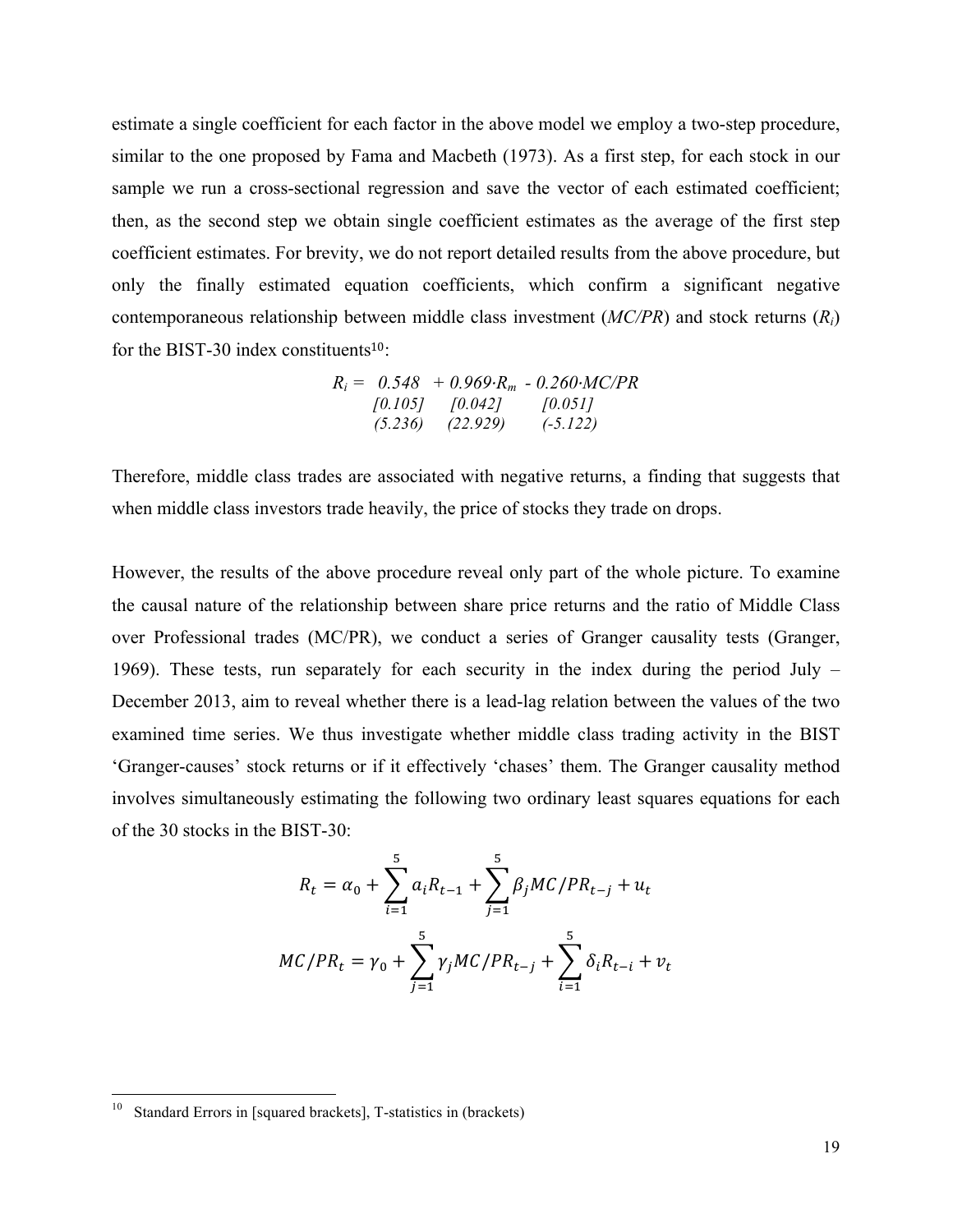where,  $R_t$  and  $MC/PR_t$  are the time series of share price returns and the MC/PR ratio for each security accordingly, while  $R_{t-i}$  and  $MC/PR_{t-i}$  are their respected lags for up to five days, while  $u_t$ and  $v_t$  are random disturbance terms with a mean of zero.

The results of the above regressions and the respective F-tests are summarized in Table 6. For the first equation, the null hypothesis, that lagged MC/PR does not Granger-cause returns, is rejected in 23 and 16 cases (out of 30) at the 10% and the 5% significance levels respectively. The mean F-statistic across the 30 cases is 2.796 and significant at the 10% and the 5% levels. Therefore, middle class trading levels appear to influence stock returns negatively. On the other hand, the results of the second equation support that returns do not impact on middle class trading activity. In specific, the null (that lagged returns do not Granger-cause MC/PR) is rejected in just 5 and 4 cases at the 10% and the 5% significance levels respectively. The mean F-test score is 1.427 and insignificant.

#### *[Insert Table 6 here]*

To gain further insights into the true nature of the above relationship, we utilize impulse response analysis, which outlines the dynamic response of each variable in our system to shocks in the other variable (for a detailed illustration see Hodgson *et al.,* 2004). In our case, impulse response functions indicate the extent to which a shock of one variable (i.e. MC/PR) is transitory or persistent on the other (i.e. stock returns) and vice-versa. Figures 3a and 3b illustrate impulse response paths for both directions in the relationship between MC/PR and Ri. Specifically, we observe in Figure 3a that stock returns exhibit a negative response to positive shocks in middle class trading activity, which lasts for approximately 1-2 days. The opposite, however, is not true in Figure 3b: while responses of MC/PR to shocks in stock prices appear to be negative and last for 4-5 days, their magnitude is small and not significant. Therefore, we conclude that middle class trading levels impact (negatively) on share price returns, while share price returns do not appear to influence middle class activity. Hence, middle class trades in the ISE help shape share price returns, but do not appear to 'chase' them.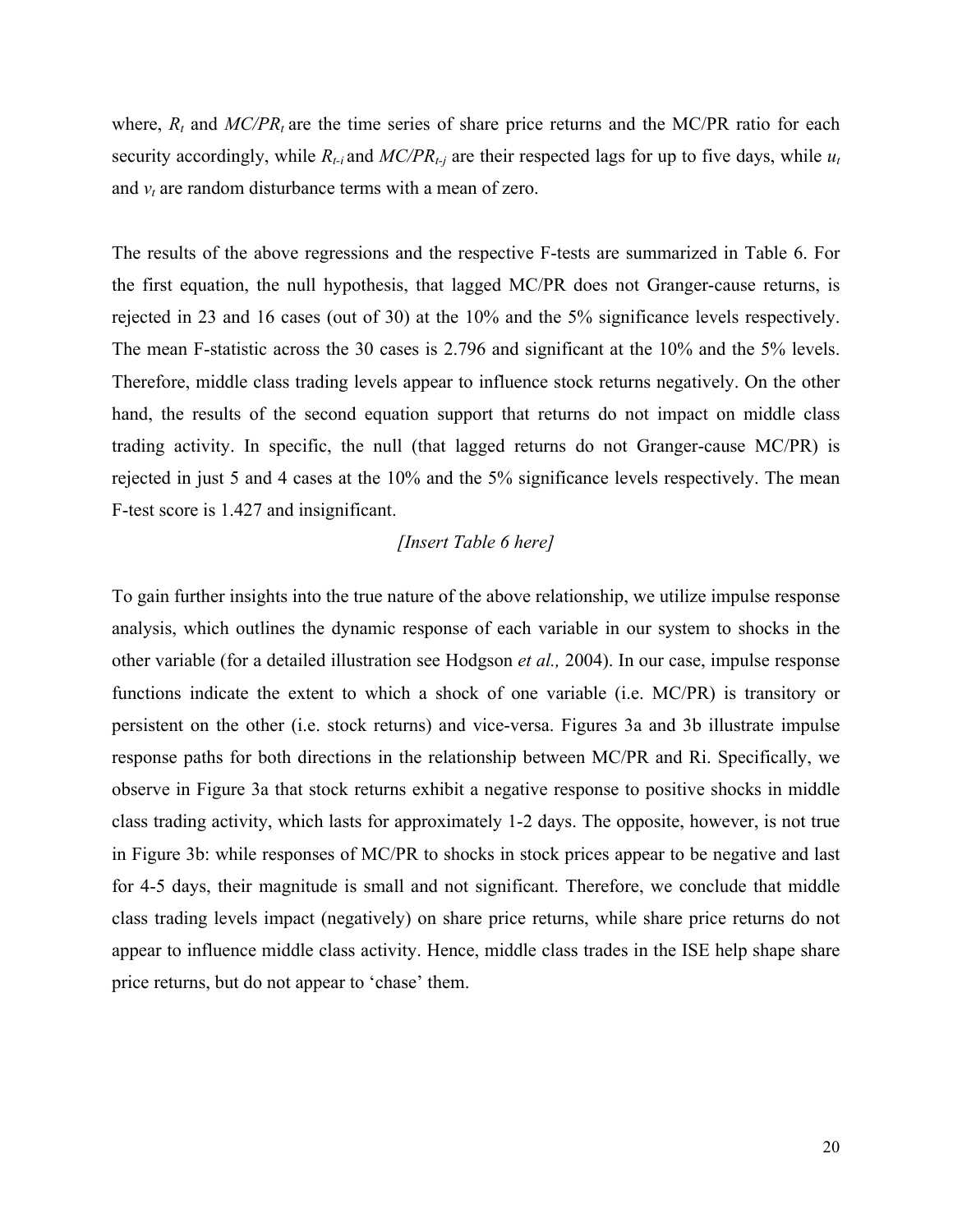#### **5. Discussion**

Our main objective in this study was to draw attention to the relatively underexplored trading behavior of the middle class in emerging markets and contribute towards the development of a solid empirical view on the issue. We chose Turkey, as one of the most rapidly growing emerging economies, with a vibrant capital market, where domestic and foreign, individual and institutional investors trade over TL 3.25 billion (\$1.50 billion) worth of equities on an average daily basis.

Our detailed examination of the market, its structure and its participants, revealed certain very interesting characteristics, allowing us to profile the average middle class investor in the Istanbul Stock Exchange. We found that middle class investors are predominant in the ISE and account for approximately 80 percent of the domestic individual market participants. However, in terms of market value, the middle class owns a relatively small fraction, which adds up to just over TL4.24 bn (\$1.97 bn), yielding a mean portfolio value of just over TL4,800 (\$2,230) for the average investor.

In addition, we saw that the middle class investors in Turkey typically reside in one of the large urban centers (Istanbul, Ankara, Izmir, etc.), close to the core of the economic, commercial and financial activity, as also observed by Rutz and Balkan (2010) and Tarim (2010). In effect, as financial intermediaries, educational institutions, services companies and professional activities cluster around the big urban areas, it is evident that the urbanization of the emerging economies and the appearance of a new "cosmopolitanism" in the big cities (Rutz & Balkan, 2010, p. 25) also attract retail investment activity. Furthermore, we found that, while the middle class is the biggest group across all age tiers, the typical age of the middle class stock market trader, accounting for over 50 percent of the active domestic traders in the ISE, is between 30 and 49 years.

Our empirical analysis of high-frequency data from the constituents of the BIST-30 index revealed that middle class trades are strongly associated with lower volatility equities, consistent with the risk aversion hypothesis. This finding is rather at odds with the empirical finance literature on western individual investors (for a review see Barber and Odean, 2011), which has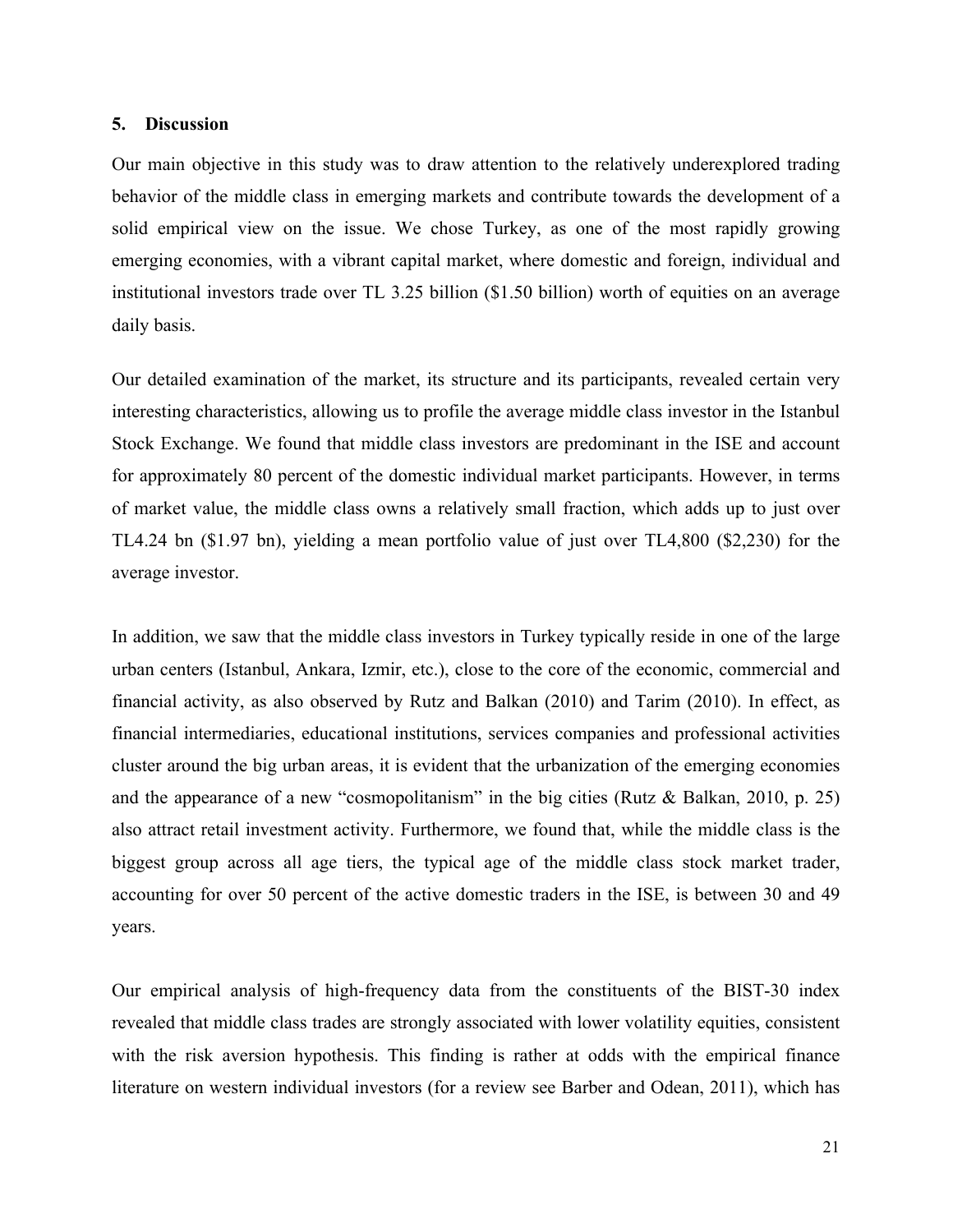supported that on average retail investors prefer stocks with high idiosyncratic volatility. One explanation is that middle class traders in emerging countries cannot diversify as well as professionals or as their western world counterparts. Their funds are very limited and (as shown above) their mean portfolio value is a fraction of that of the US households in Barber and Odean's (2000) study. In addition, we appreciate that the two fairly recent market crashes of the ISE may have contributed to individuals becoming more risk aware, as posited by Tarim (2010). This could then suggest that in emerging markets, which are typically more prone to extreme price movements, middle class investors are exposed to more severe 'lessons' by the market, which may also shape their attitudes towards risk.

We also found that middle class trades in the ISE are associated with small capitalization stocks, among the BIST-30 'Blue Chips'. This finding indicates that middle class traders believe in the 'small firm effect', first empirically evidenced by Banz (1981) and Reinganum (1981), which posits that smaller size firms, typically characterized by higher growth opportunities, present better potential for future price appreciations. That middle class traders exhibit such a preference for small firms can be interpreted in two ways. Firstly, they are well-aware of the underlying theoretical reasoning, presumably as a result of training or advice by their brokers. Alternatively, one could argue that middle class traders have left the large capitalization market to the foreign investors and will only trade on large stocks if they envisage opportunities for short-term profit (Tarim, 2010).

Our next finding was that middle class trades cluster around low market-to-book (M/B) shares, otherwise known as 'value' shares, as opposed to high-growth, or 'glamour' shares. This preference is also in agreement with the presence of the so called 'value puzzle', which postulates that over the long term mature and established firms outperform the most popular high-growth firms. Again, explanations for this behavior can originate from the characteristics of the middle class portfolio and its small-size restrictions, but also from the role of financial advisors and brokers in instructing their clients to 'fly to quality' in periods of market distress.

Finally, we found that high middle class trades on a stock are generally associated with share price drops. Granger-causality tests revealed that middle class trades do not trail negative returns,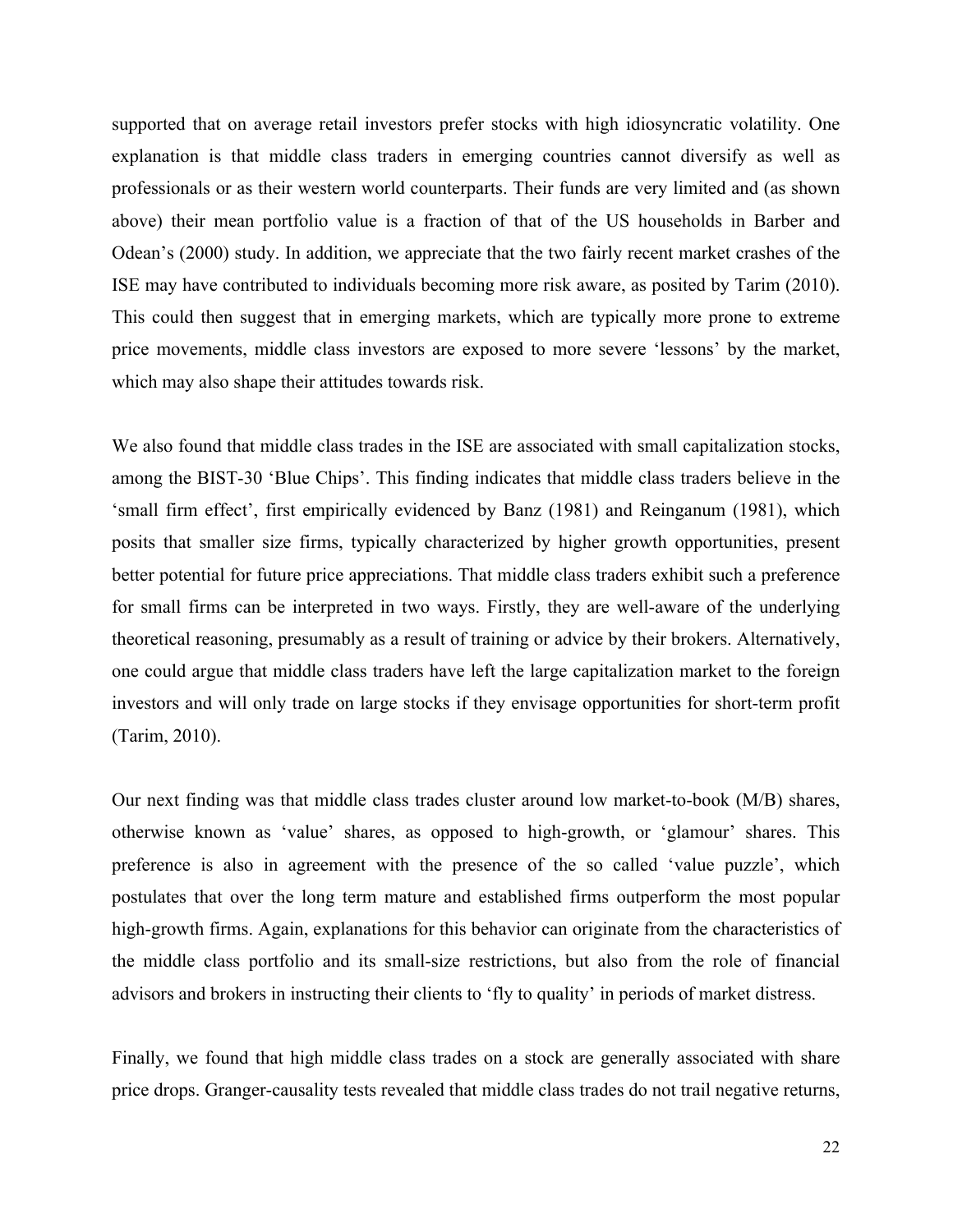but rather appear to (Granger) cause them. This result reveals a hitherto uncharted aspect of the ISE. With around 80 percent of the market capitalization held by professional portfolios, invested in the long-term prospects of the Turkish economy, the market has become very sensitive to shifts in the order-flow, especially to the ratio of small over large trades. However, this finding needs to be interpreted with caution: On one hand, it can be attributed to the middle class acting as a vehicle, allowing professional portfolios to reshuffle their positions, when equities reach the desired price targets in the ISE. On the other hand, it could be that market responses are generally positive when large-size trades are relatively higher and professional traders are (re)positioned in the market, as also shown by Odean (1999) and Ülkü (2011). In any case, our results support that the balance between middle class and professional trades (MC/PR) indeed does matter and can sway the direction of the market.

That said, one cannot claim that the middle class wins or loses in this game. According to Tarim's (2010) observations, as the ISE has experienced growth over the past decade, middle class investors have been gaining their fair 'share of the pie', by trading between market lows and highs and by 'cashing out' on any small gains. This behavioral pattern also explains their short-term attitudes and propensity to trade too frequently. We therefore conclude that the ISE is a domain of 'harmonic coexistence' for middle class and professional investors, whereby the former provide the liquidity and the trading volume, necessary for market depth, and the latter offer the market strength and stability, necessary for a sustainable economic growth for Turkey.

#### **6. Conclusions and Implications**

The rising middle class in emerging markets and their phenomenally increasing spending capacity has ignited a discourse on how this newly-formed wealth will be allocated. In addressing such a question, one should be cognizant of the economic behavior of the proprietors of this new wealth. To this end, our study contributes to the discourse by providing insights into the trading patterns of the Turkish middle class, and offers valuable research and practical implications.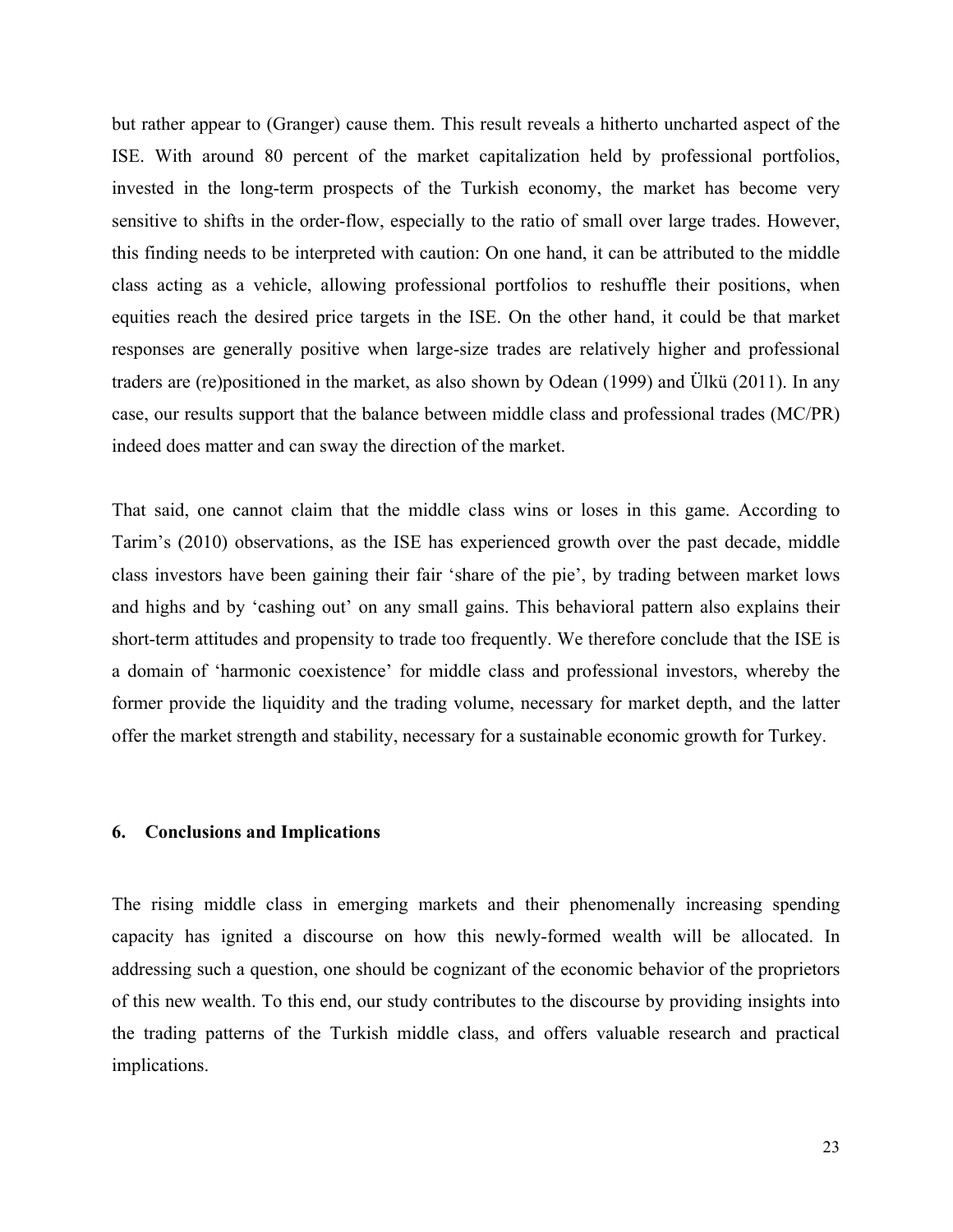As in all studies, certain limitations could not be avoided. In specific, to proxy for middle class trades we employed a well-established measure by Barber et al (2009), yet we have had to make a certain number of assumptions. As such, in our study we assume that the majority of small trades are initiated by investors from the middle-income tier, without however matching specific trades to individuals' revenues. Although such an approach would ensure a perfect match of our proxy to middle class traders, it was not possible with the available databases, but would require proprietary (and highly confidential) information from a brokerage institute. Along the same lines, our research design does not allow us to draw inferences on the full demographic profile of the middle class traders, and the motivations for value generation and perceptions of risk (i.e. underlying motivations for investment, inclinations towards different types of investment, gender differences, etc.).

To gain a deeper understanding on the above issues, one would probably need to conduct indepth research of a more qualitative nature. Future research on that front would fill in the gaps of our mapping exercise, advance our understanding on the economic behavior of middle class as investors, and provide the grounds for further generalization and theory development on the topic. The latter could be further facilitated with the testing of our premises in different emerging markets, whilst taking into consideration the idiosyncratic attributes of each country's middle class (culturally, institutionally, economically etc.). The rapidly emerging countries such as Brazil, Mexico, Chile, Russia, and of course the Eastern European block provide a most appropriate context for continuing this line of research.

From a practical viewpoint, the understanding of the investment (or trading) behavior of a class of individuals is of high importance in any market, especially in emerging ones that are being developed and integrated rapidly. For example, there are various advantages from knowing the market drivers (i.e. retailers vs. institutions) and their role on share price determination. This helps regulators to set rules and restrictions on accounting standards, investor protection, governance and market microstructure. Such rules are also critical for preventing stock market bubbles and possible arbitrage opportunities, caused by asymmetric information.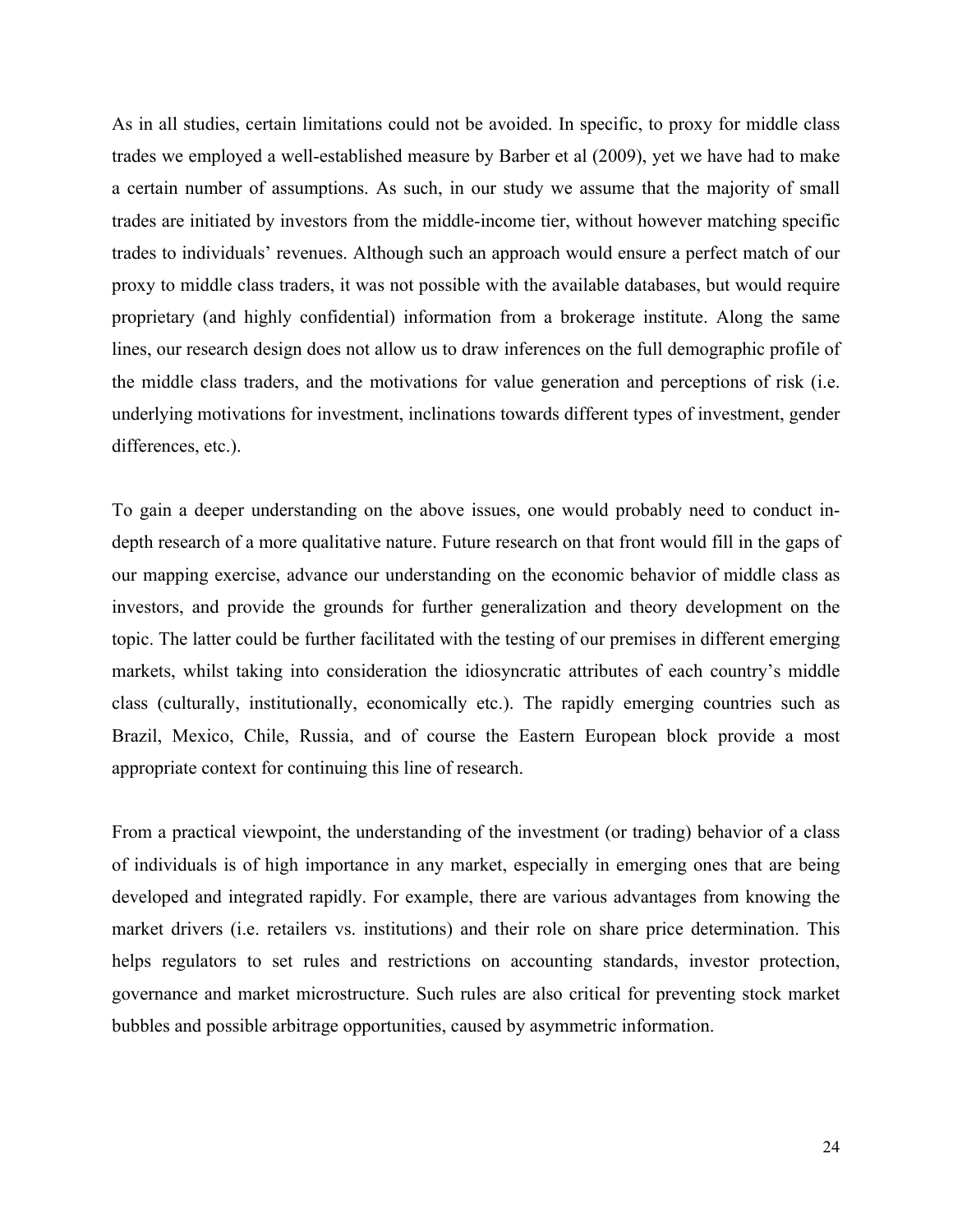That high middle class trade ratios are followed by market declines is another important finding, relevant to emerging market participants and professionals. As it has been supported by empirical research, over-trading can have adverse wealth effects, especially in the presence of transaction costs, which can be rather high for retail investors. Particularly in Emerging Markets, regulators and 'watch-dogs' are now called to introduce investor protection and transparency directives so as to protect the middle-tier investors. In doing so, they will help preserve the market power of this ever-important group, which provides the necessary liquidity, but also supports listed firms with capital.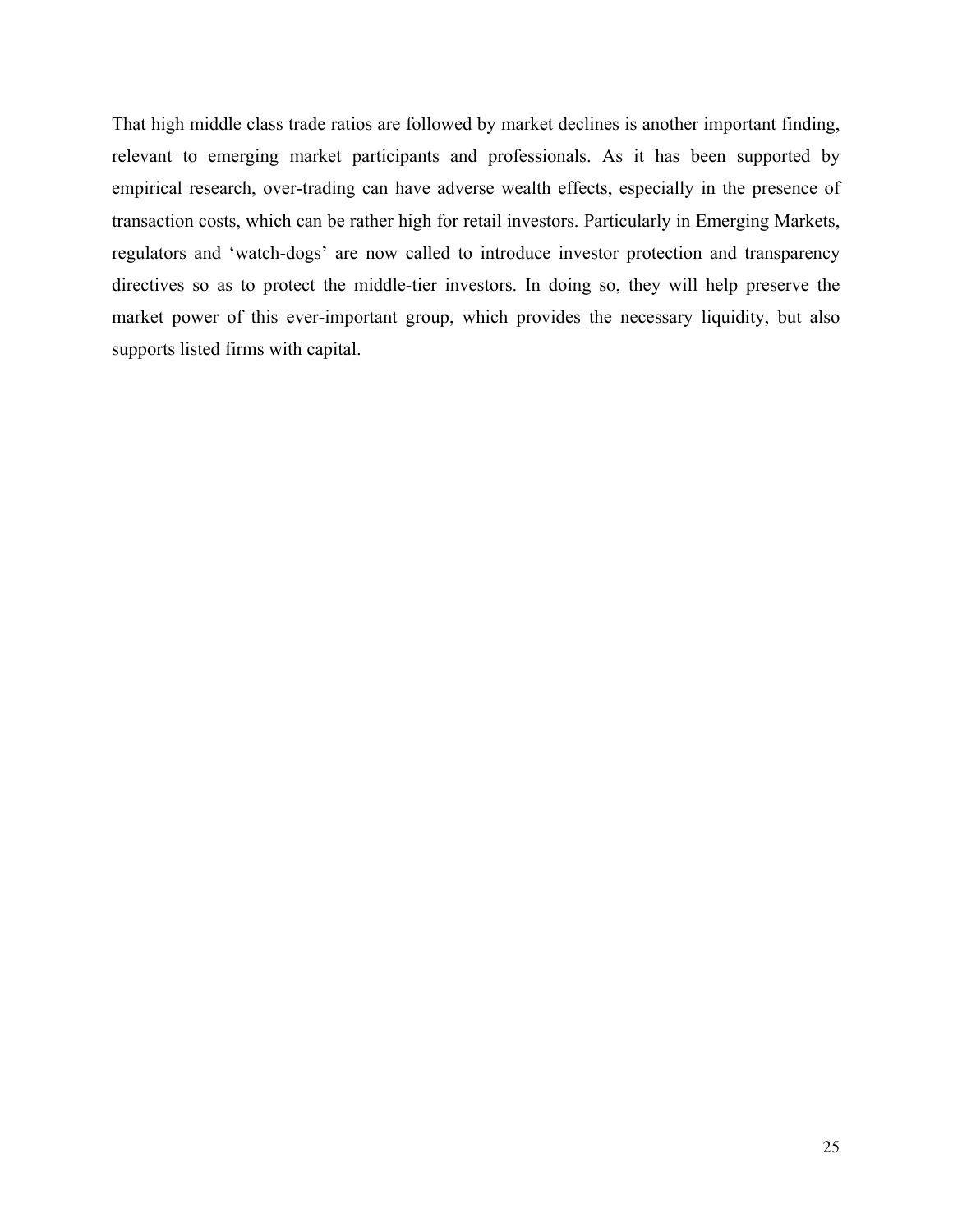# **Tables and Figures**

#### **Table 1**

The Identity of Middle Class Investors in the ISE in 2013<br>Panel 4: Distribution of Investor Accounts in the ISE *Panel A: Distribution of Investor Accounts in the ISE*

| Panel A: Distribution of Investor Accounts in the ISE |  |  |
|-------------------------------------------------------|--|--|
|                                                       |  |  |

| Investor Identity      | Investors |        | Market Value |         |                            | Mean Portfolio |
|------------------------|-----------|--------|--------------|---------|----------------------------|----------------|
|                        | Number    | $(\%)$ |              | (TL bn) | $\left(\frac{0}{0}\right)$ | Value (TL)     |
| Domestic Individuals   | 1,095,162 | 98.6   |              | 36.95   | 189                        | 33,740         |
| Domestic Professionals | 5,692     | 0.5    |              | 36.08   | 18.5                       | 6,339,360      |
| Foreign Individuals    | 5,950     | 0.5    |              | 0.50    | 0 <sup>3</sup>             | 84,088         |
| Foreign Professionals  | 3,605     | 0.3    |              | 121.72  | 62.3                       | 33,763,917     |
| Total in BIST          | 1,110,409 | 100.0  |              | 195.25  | 100.0                      | 175,839        |

*Panel B: Distribution of Domestic Individual Investors by Portfolio Size*

|                       | Investors |        |  | Market Value |        | Mean Portfolio |
|-----------------------|-----------|--------|--|--------------|--------|----------------|
| Portfolio Size (TL)   | Number    | $(\%)$ |  | TL bn)       | $(\%)$ | Value (TL)     |
| $\leq$ 1 (Inactive)   | 142,992   | 13.1   |  | 0.00         | 0.0    | $\theta$       |
| $1 - 10.000$          | 738,976   | 67.5   |  | 0.96         | 2.6    | 1,301          |
| $10.000 - 50.000$     | 142,336   | 13.0   |  | 3.28         | 8.9    | 23,012         |
| $50.000 - 100.000$    | 33,041    | 3.0    |  | 2.32         | 6.3    | 70,169         |
| $100.000 - 500.000$   | 30,845    | 2.8    |  | 6.37         | 17.2   | 206,374        |
| $500.000 - 1.000.000$ | 3,710     | 0.3    |  | 2.59         | 7.0    | 697,063        |
| > 1.000.000           | 3,262     | 0.3    |  | 21.44        | 58.0   | 6,573,767      |
| Total Dom. Indiv.     | 1,095,162 | 100.0  |  | 36.95        | 100.0  | 33,740         |

*Panel C: Regional Distribution of Domestic Individual Investors: The top ten provinces* 

| Province     |                                                                     |           | Investors |  | Market Value |                            | Mean Portfolio |
|--------------|---------------------------------------------------------------------|-----------|-----------|--|--------------|----------------------------|----------------|
|              |                                                                     | Number    | $(\%)$    |  | TL bn)       | $\left(\frac{0}{0}\right)$ | Value (TL)     |
| $\mathbf{1}$ | Istanbul                                                            | 344,568   | 31.5      |  | 22.74        | 61.5                       | 65,982         |
| 2            | Ankara                                                              | 127,776   | 11.7      |  | 3.32         | 9.0                        | 25,993         |
| 3            | Izmir                                                               | 103,444   | 9.4       |  | 2.17         | 5.9                        | 21,014         |
| 4            | Bursa                                                               | 42,063    | 3.8       |  | 0.88         | 2.4                        | 20,956         |
| 5            | Antalya                                                             | 32,248    | 2.9       |  | 0.56         | 1.5                        | 17,436         |
| 6            | Adana                                                               | 26,531    | 2.4       |  | 0.52         | 1.4                        | 19,470         |
| 7            | Kocaeli                                                             | 24,336    | 2.2       |  | 0.43         | 1.2                        | 17,527         |
| 8            | Konya                                                               | 23,746    | 2.2       |  | 0.27         | 0.7                        | 11,394         |
| 9            | <b>Balikesir</b>                                                    | 22,955    | 2.1       |  | 0.45         | 1.2                        | 19,591         |
| 10           | Mersin                                                              | 18,417    | 1.7       |  | 0.34         | 0.9                        | 18,340         |
|              | Rest of Turkey                                                      | 329,078   | 30.0      |  | 5.28         | 14.3                       | 16,030         |
|              | Total Dom. Indiv.                                                   | 1,095,162 | 100.0     |  | 36.95        | 100.0                      | 33,740         |
|              | Source: Turkish Capital Markets Association -- MKK (www.mkk.com.tr) |           |           |  |              |                            |                |
|              | $\text{S/TL} = 2.1518$                                              |           |           |  |              |                            |                |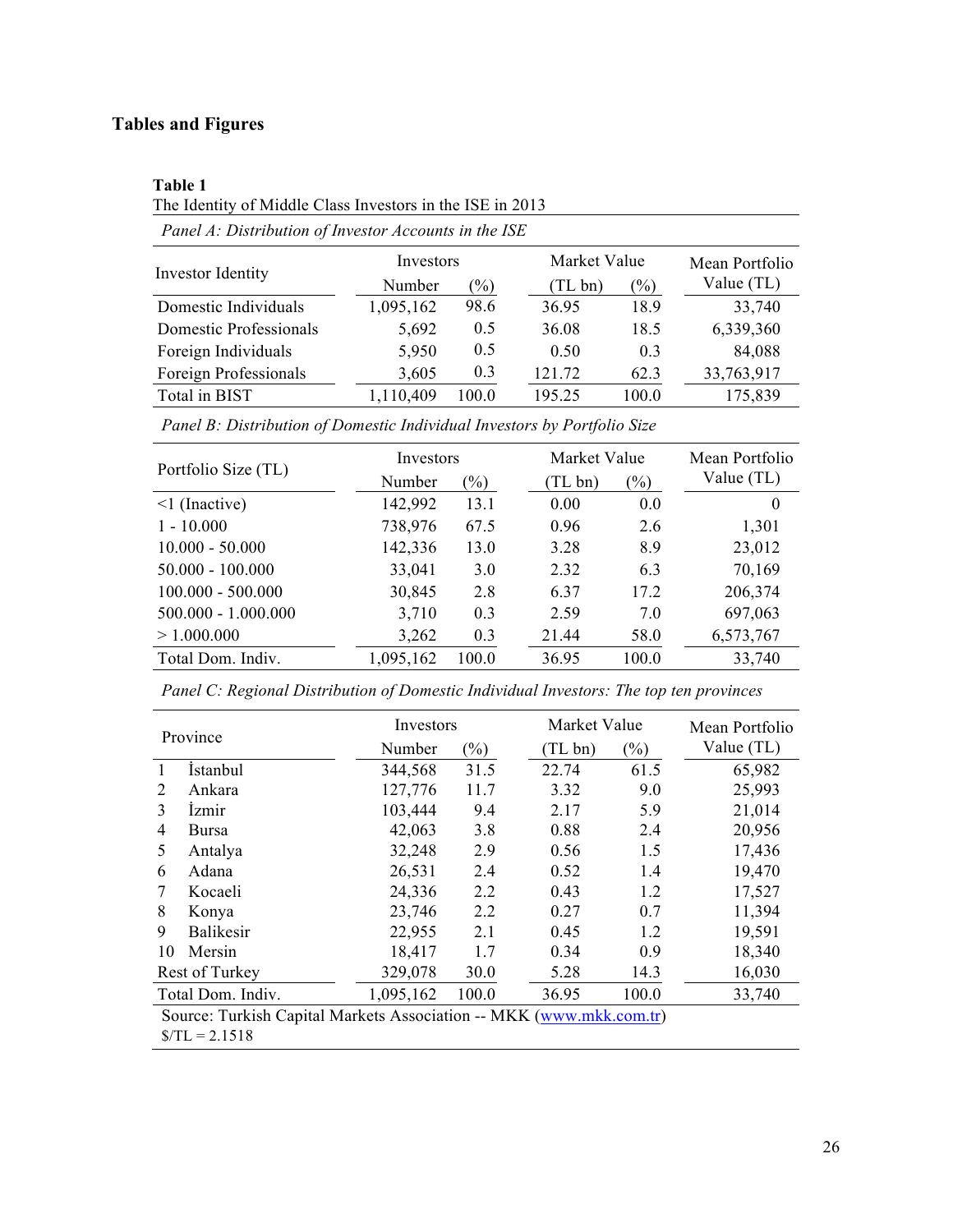| ۱nı<br>п<br>ı |  |
|---------------|--|
|---------------|--|

Sample Description of the Constituents of the BIST-30 Index: Period July- December 2013

| Ticker       | Company Name                       |                                    | Market Cap Total Number | Average    | Average      | Average Share                |
|--------------|------------------------------------|------------------------------------|-------------------------|------------|--------------|------------------------------|
|              |                                    | $(\text{\$})$ million <sup>a</sup> | of Trades               | Trades/Day | Volume/Trade | Price $(\epsilon)$           |
|              | <b>AKBNK Akbank TAS</b>            | 12,455                             | 470,850                 | 4,571      | 5,193        | 7.31                         |
|              | <b>ARCLK</b> Arcelik AS            | 3,815                              | 172,895                 | 1,679      | 1,036        | 11.85                        |
| <b>ASELS</b> | Aselsan Elektron.Sanayi Ve T       | 1,961                              | 199,317                 | 1,935      | 534          | 8.46                         |
|              | ASYAB Asya Katilim Bankasi AS      | 606                                | 143,032                 | 1,389      | 6,690        | 1.84                         |
| <b>BIMAS</b> | <b>BIM Birlesik Magazalar AS</b>   | 6,123                              | 218,439                 | 2,121      | 340          | 42.48                        |
|              | DOHOL Dogan Sirketler Grubu Hold.  | 820                                | 84,944                  | 825        | 11,521       | 0.84                         |
|              | EKGYO Emlak Konut Gayrim. Yatiri   | 3,709                              | 391,248                 | 3,799      | 13,180       | 2.50                         |
| <b>ENKAI</b> | Enka Insaat ve Sanayi AS           | 8,953                              | 173,737                 | 1,687      | 1,772        | 5.90                         |
| EREGL        | Eregli Demir ve Celik Fabr.        | 4,196                              | 283,504                 | 2,752      | 9,348        | 2.43                         |
|              | GARAN Turkiye Garanti Bankasi AS   | 13,585                             | 895,808                 | 8,295      | 7,054        | 7.16                         |
|              | HALKB Turkiye Halk Bankasi AS      | 7,058                              | 619,022                 | 6,010      | 3,841        | 14.38                        |
| <b>IHLAS</b> | <b>Ihlas Holding AS</b>            | 459                                | 153,158                 | 1,487      | 16,220       | 0.67                         |
| <b>ISCTR</b> | Turkiye Is Bankasi                 | 9,724                              | 626,894                 | 6,086      | 7,105        | 5.11                         |
|              | KCHOL KOC Holding AS               | 10,371                             | 195,186                 | 1,895      | 2,421        | 9.13                         |
|              | KOZAA Koza Anadolu Metal Mad.      | 1,021                              | 341,655                 | 3,317      | 2,786        | 3.47                         |
|              | KOZAL Koza Altin Isletmeleri AS    | 3,047                              | 275,229                 | 2,672      | 325          | 29.79                        |
|              | KRDMD Kardemir Karabuk Demir Cel.  | 520                                | 280,378                 | 2,722      | 10,713       | 1.17                         |
|              | <b>MGROS</b> Migros Ticaret AS     | 1,324                              | 123,194                 | 1,196      | 716          | 17.66                        |
|              | PETKM Petkim Petrokimya Holding    | 1,269                              | 179,037                 | 1,738      | 6,575        | 2.90                         |
| <b>PGSUS</b> | Pegasus Hava Tasimaciligi          | 1,725                              | 325,019                 | 3,156      | 426          | 34.64                        |
|              | SAHOL Haci Omer Sabanci Holding    | 8,193                              | 243,009                 | 2,359      | 2,874        | 9.30                         |
| <b>SISE</b>  | Turkiye Sise ve Cam Fabr.          | 1,986                              | 133,494                 | 1,296      | 3,648        | 2.79                         |
|              | TAVHL TAV Havalimanlari Holding    | 2,608                              | 161,087                 | 1,564      | 707          | 13.76                        |
| TCELL        | Turkcell Iletisim Hizmetleri       | 11,604                             | 184,245                 | 1,789      | 3,101        | 11.76                        |
|              | THYAO Turk Hava Yollari            | 4,130                              | 804,852                 | 7,452      | 2,880        | 6.82                         |
|              | TOASO Tofas Turk Otomobil Fabr.    | 3,114                              | 152,720                 | 1,483      | 869          | 12.55                        |
|              | TTKOM Turk Telekomunikasyon AS     | 9,694                              | 167,152                 | 1,623      | 1,792        | 6.59                         |
| <b>TUPRS</b> | Tupras Turkiye Petrol Rafineri     | 4,993                              | 215,271                 | 2,090      | 422          | 43.04                        |
|              | VAKBN Turkiye Vakiflar Bankasi Tao | 4,438                              | 466,332                 | 4,527      | 7,077        | 4.45                         |
|              | YKBNK Yapi ve Kredi Bankasi AS     | 7,515                              | 427,643                 | 4,152      | 6,823        | 4.32                         |
| Total        |                                    | 151,016                            | 9,108,351               | 84,337     | -            | $\overline{\phantom{m}}$     |
| Mean         |                                    | 5,034                              | 303,612                 | 2,922      | 4,600        | $\qquad \qquad \blacksquare$ |
| Min          |                                    | 459                                | 84,944                  | 825        | 325          | $\qquad \qquad \blacksquare$ |
| Max          |                                    | 13,585                             | 895,808                 | 8,295      | 16,220       |                              |
| Notes:       |                                    |                                    |                         |            |              |                              |

<sup>a</sup> Market Capitalization on 31/12/2013 / \$/TL : 2.1518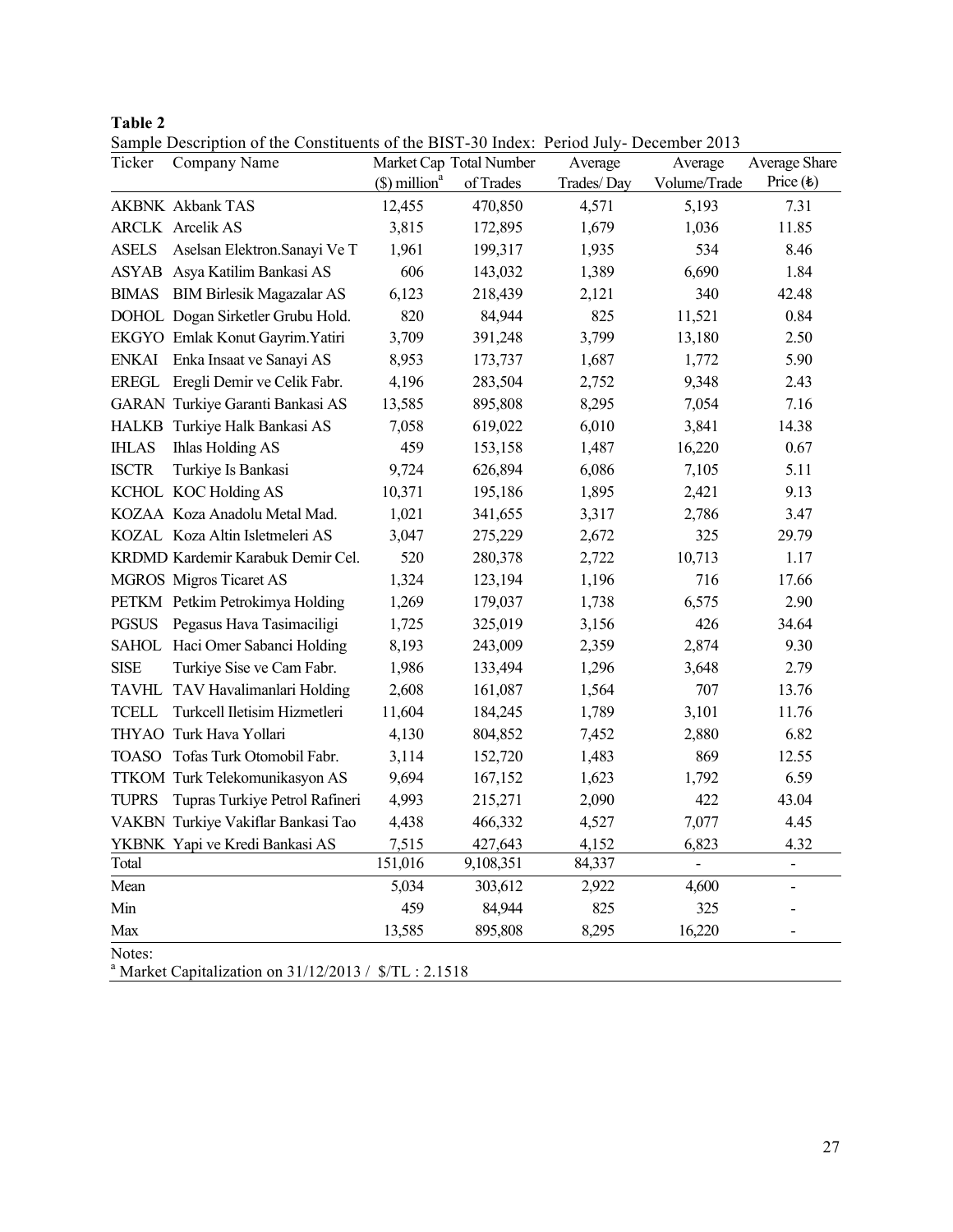| Summary Statistics of Main Variables |          |                |          |          |                 |          |  |  |  |
|--------------------------------------|----------|----------------|----------|----------|-----------------|----------|--|--|--|
|                                      |          | <b>BIST-30</b> |          |          | <b>BIST-100</b> |          |  |  |  |
|                                      | Mean     | Median         | Variance | Mean     | Median          | Variance |  |  |  |
| Returns                              | $-0.051$ | $-0.028$       | 6.810    | $-0.056$ | $-0.027$        | 6.768    |  |  |  |
| MC/PR                                | 2.904    | 2.458          | 6.932    | 3.408    | 3.240           | 7.870    |  |  |  |
| <b>B</b> eta                         | 0.971    | 0.973          | 0.005    | 0.862    | 0.867           | 0.012    |  |  |  |
| Volatility                           | 26.955   | 26.997         | 7.084    | 27.087   | 26.903          | 13.022   |  |  |  |
| <b>Size</b>                          | 11.563   | 11.553         | 2.496    | 4.540    | 4.540           | 0.803    |  |  |  |
| #Analyst                             | 23.774   | 23.900         | 0.999    | 12.816   | 12.878          | 0.655    |  |  |  |
| M/B                                  | 2.448    | 2449           | 0.146    | 1.848    | 2.040           | 6.467    |  |  |  |

This table shows summary statistics of main variables: Stock returns, the number of middle class to the number of professional trades (MC/PR), stock volatility, stock beta calculated over one year CAPM, size (market capitalization), the number of analysts following, market-to-book ratio (M/B). BIST-30 (BIST-100) provides summary statistics for firms traded on BIST-30 (BIST-100).

| Middle Class (MC) to Professional (PR) Trades |                                                      |               |              |          |              |  |  |  |  |
|-----------------------------------------------|------------------------------------------------------|---------------|--------------|----------|--------------|--|--|--|--|
|                                               |                                                      | Sort variable |              |          |              |  |  |  |  |
|                                               | <b>Size</b><br>Volatility<br>#Analyst<br>M/B<br>Beta |               |              |          |              |  |  |  |  |
| 1 Low                                         | 2.794                                                | 2.621         | 3.198        | 2.743    | 3.206        |  |  |  |  |
| $\mathcal{D}_{\mathcal{L}}$                   | 2.864                                                | 2.782         | 2.968        | 3.449    | 2.914        |  |  |  |  |
| 3                                             | 2.676                                                | 2.681         | 2.584        | 1.825    | 2.650        |  |  |  |  |
| 4                                             | 2.656                                                | 2.596         | 2.415        | 3.997    | 2.415        |  |  |  |  |
| 5 High                                        | 2.408                                                | 2.701         | 2.526        | 2.806    | 2.480        |  |  |  |  |
| $DIF(High-Low)$                               | $-0.386$ **                                          | 0.080         | $-0.672$ *** | $-0.060$ | $-0.726$ *** |  |  |  |  |
| t-test difference                             | $-2.543$                                             | 0.420         | $-3.042$     | $-0.418$ | $-3.504$     |  |  |  |  |

**Table 4**

**Table 3**

This table shows the ratio of the number of Middle Class trades to the number of Professional trades (MC/PR) in quintile portfolios constructed based on following stock characteristics: the a) stock volatility, b) beta calculated over one year CAPM, c) size, d) number of analysts following, and e) market-to-book ratio (M/B). DIF(High-Low) is the difference in the means between the high and low portfolio. The t-test difference is a test for whether the change in DIF(High-Low) is significant. \*\*, \*\*\* denote significance at 5 and 1 percent respectively.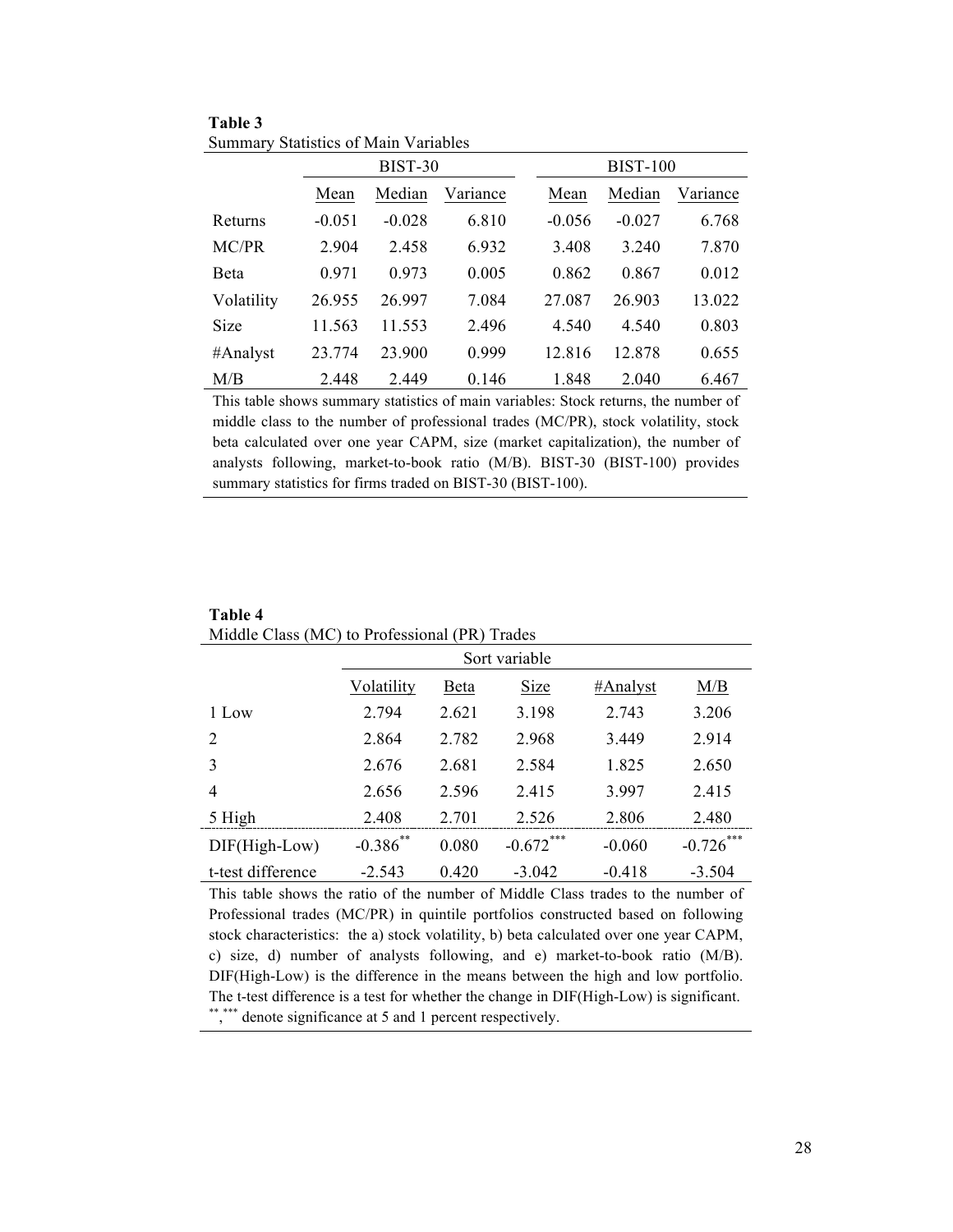| <b>URBER 1 DELIVITOS DASCU UN INIC/I IX TAND</b> |             |       |             |          |             |  |  |
|--------------------------------------------------|-------------|-------|-------------|----------|-------------|--|--|
|                                                  | Volatility  | Beta  | Size        | #Analyst | M/B         |  |  |
| 1 Low MC/PR                                      | 27.57       | 0.968 | 11.796      | 23.760   | 2.518       |  |  |
| 2                                                | 27.26       | 0.969 | 11.685      | 23.823   | 2.486       |  |  |
| 3                                                | 26.77       | 0.973 | 11.581      | 23.770   | 2.435       |  |  |
| 4                                                | 26.70       | 0.975 | 11.545      | 23.758   | 2.420       |  |  |
| 5 High MC/PR                                     | 26.43       | 0.972 | 11.277      | 23.734   | 2.392       |  |  |
| $DIF(High-Low)$                                  | $-1.139***$ | 0.005 | $-0.519***$ | $-0.025$ | $-0.126***$ |  |  |
| t-test difference                                | $-2.874$    | 0.409 | $-5.127$    | $-0.224$ | $-3.817$    |  |  |

**Table 5** Quintile Portfolios based on MC/PR ratio

This table shows average stock characteristics of quintile portfolios constructed based on the MC/PR ratio. Low MC/PR ratio implies lower middle class trades relative to professional trades. High MC/PR ratio implies higher middle class trades relative to professional trades. DIF(High-Low) is the average difference between the high and low portfolio. The t-test difference is a test for whether the change in DIF(High-Low) is significant.<br>\*\*\* denotes significance at 5 and 1 percent respectively.

#### **Table 6**

Granger Causality Tests between Middle Class Investment and Stock Returns

| Independent<br>Variable                                        |               | Dependent<br>Variable |           | Number of firms<br>with<br>significant Fs |       | z-statistic for<br>significant Fs       |  |  |  |
|----------------------------------------------------------------|---------------|-----------------------|-----------|-------------------------------------------|-------|-----------------------------------------|--|--|--|
|                                                                |               |                       | at $10\%$ | at $5\%$                                  |       | at $10\%$<br>at $5\%$                   |  |  |  |
| MC/PR ratio $\rightarrow$                                      |               | Ri (Returns)          | 23/30     | 16/30                                     | 2.796 | $2.704***1.672*$<br>$[0.006]$ $[0.053]$ |  |  |  |
| Ri (Returns)                                                   | $\rightarrow$ | MC/PR ratio           | 5/30      | 4/30                                      | 1.427 | $-3.471 - 5.061$<br>$[0.999]$ $[1.000]$ |  |  |  |
| * ***<br>denote significance at 10 and 1 percent respectively. |               |                       |           |                                           |       |                                         |  |  |  |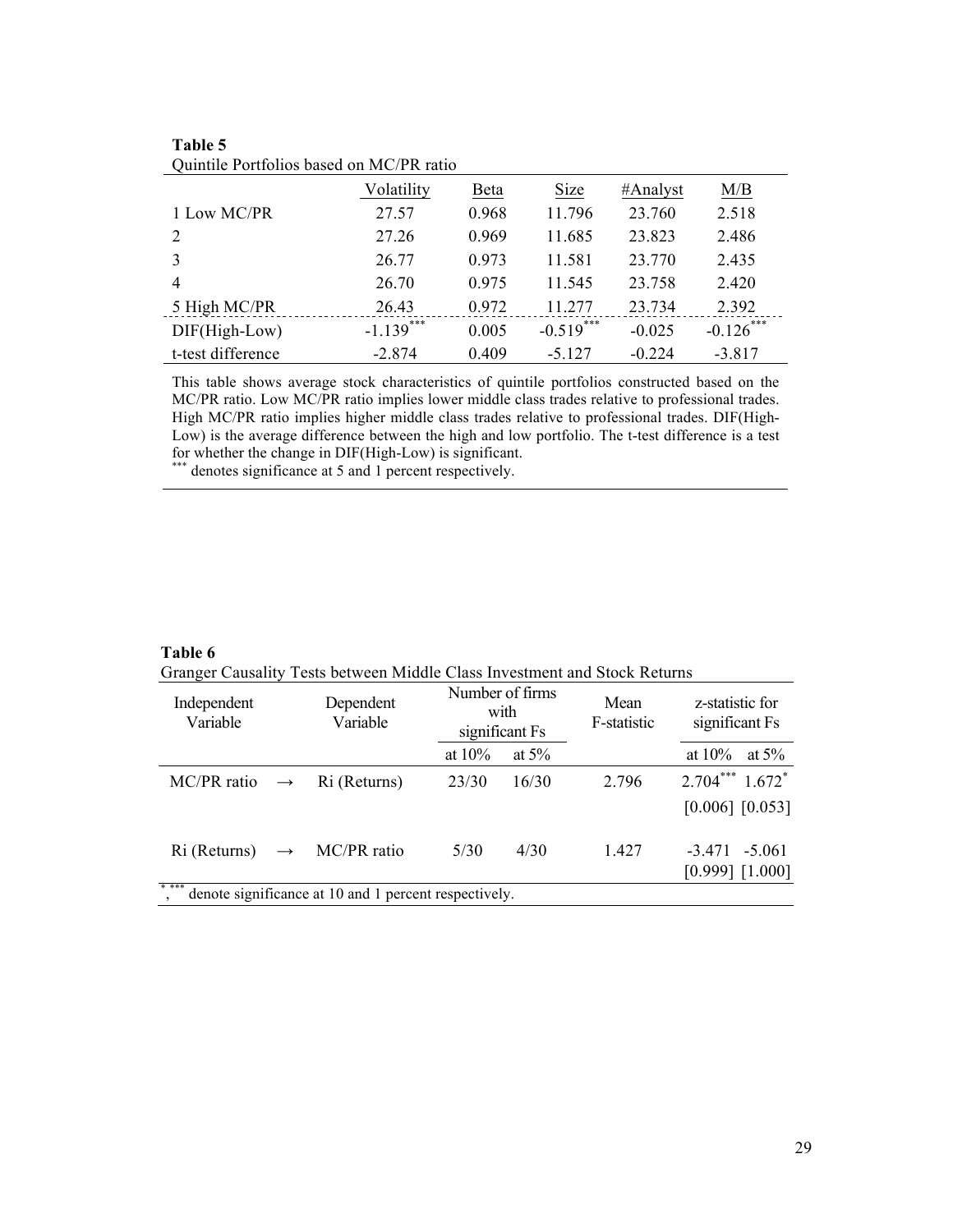

**Fig.1** Distribution of Domestic Investors by Age Group and Portfolio Size (TL)



**Fig. 2** BIST-30 Index Price and Traded Volume ( July- December 2013)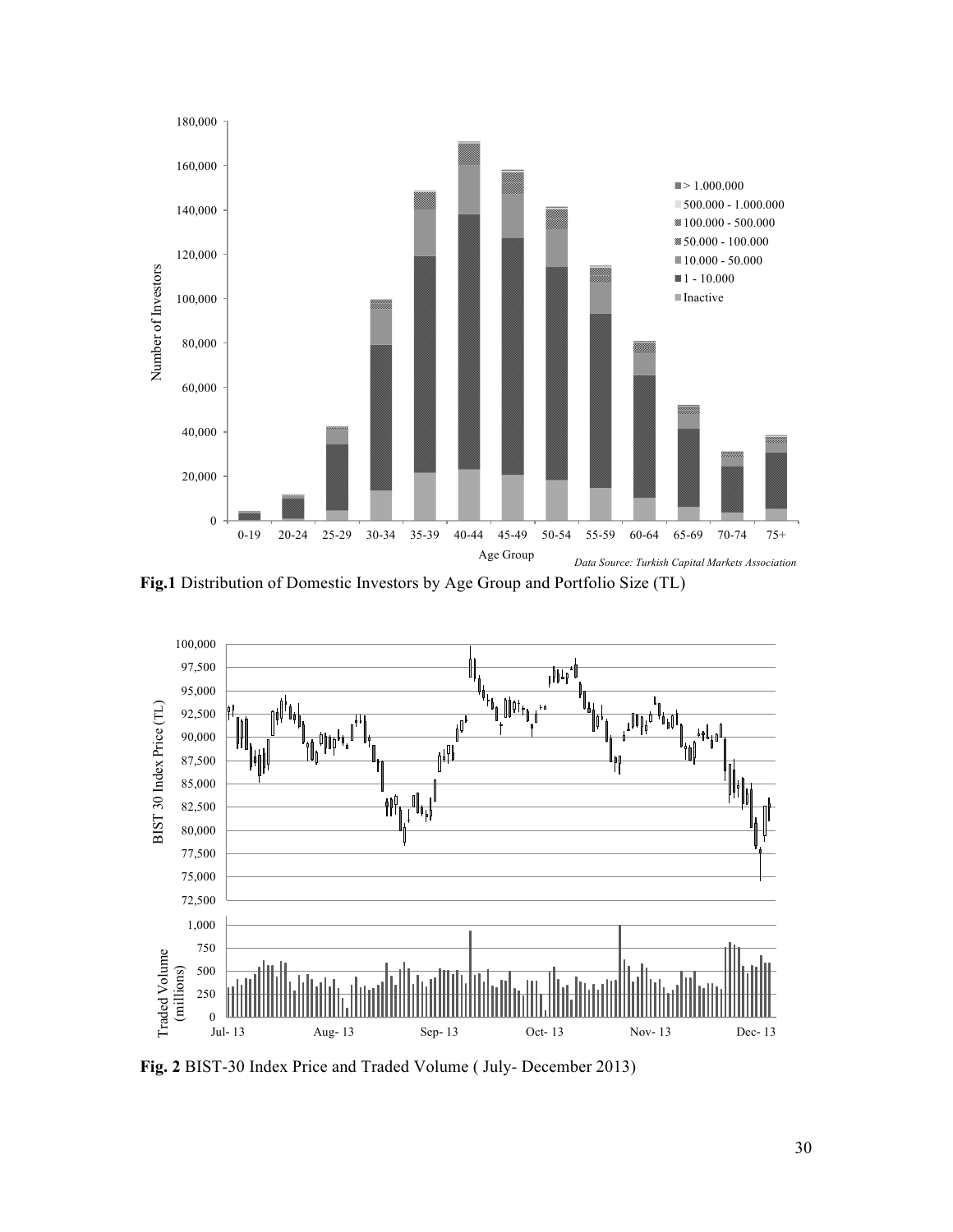

**Fig. 3a** Mean Impulse Responses of Ri from a one-Standard Deviation Shock to MC/PR



**Fig. 3b** Mean Impulse Responses of MC/PR from a one-Standard Deviation Shock to Ri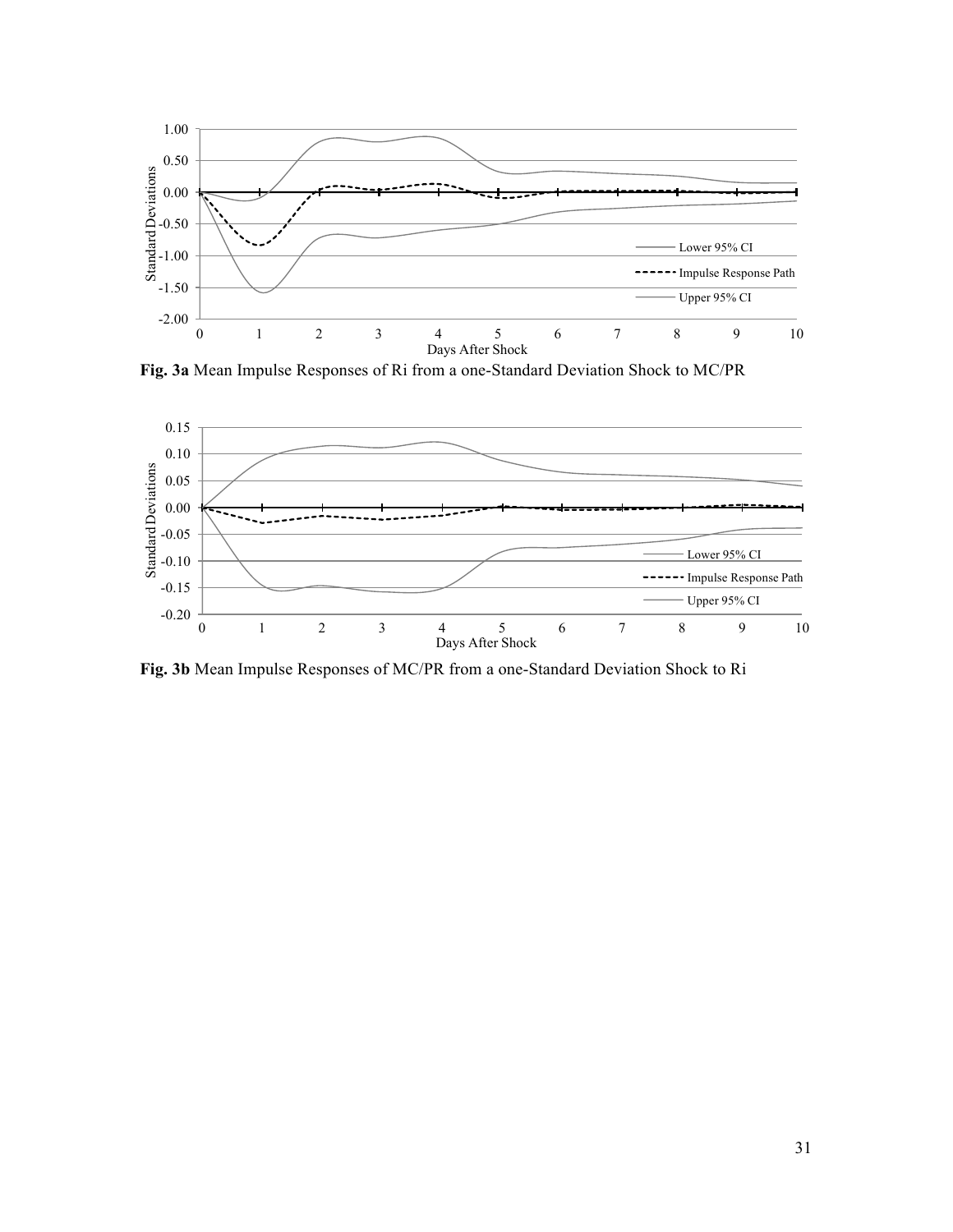#### **References**

- Ali, A., S. Klasa & O. Li (2008), Institutional stake holding and better informed traders at earnings announcements, *Journal of Accounting and Economics, 46(1),* 47-61.
- Banerjee, A. V., & Duflo, E. (2008). What is middle class about the middle classes around the world? *The journal of Economic Perspectives: A journal of the American Economic Association, 22(2),* 3.
- Banz, R. W. (1981). The relationship between return and market value of common stocks. *Journal of Financial Economics*, 9(1), 3-18.
- Barber, B.M. Odean T., & Zhu, N. (2009). Do retail trades move markets?, *The Review of Financial Studies*, *22(1),* 151-186.
- Barber, B.M., & Odean T., (2000), Trading is hazardous to your wealth: The common stock investment performance of individual investors, *The Journal of Finance*, *55(2),* 773-806.
- Barber, B. M., & Odean, T. (2011). The behavior of individual investors. *Handbook of the Economics of Finance*, 2, 1533-1570.
- Birdsall, N. (2010). The (indispensable) middle class in developing countries; or, the rich and the rest, not the poor and the rest. *EQUITY IN A GLOBALIZING WORLD, Ravi Kanbur and Michael Spence, eds., World Bank, Forthcoming*.
- Bourdieu, P. (1986). The forms of capital. In J. G. Richardson (Ed.), Handbook of theory and research for the sociology of education: 241-258. New York: Greenwood
- Burris, V. (1980). Capital accumulation and the rise of the new middle class. *Review of Radical Political Economics, 12(1)*, 17-34.
- Cavusgil, S. T., Civi, E., Tutek, H. H., & Dalgic, T. (2003). Turkey. *Thunderbird International Business Review, 45(4)*, 467-479.
- Central Intelligence Agency, 2014. The World Factbook: Turkey. Retrieved June 6, 2014, from https://www.cia.gov/library/publications/the-world-factbook/geos/tu.html
- Chen, G., Kim, K.A., Nofsinger, J.R., & Rui, O.M. (2007). Trading performance, disposition effect, overconfidence, representativeness bias, and experience of emerging market investors. *Journal of Behavioral Decision Making*, 20(4), 425- 451
- Corneo, G., & Jeanne, O. (1997). Conspicuous consumption, snobbism and conformism. *Journal of Public Economics, 66(1),* 55-71.
- Dawar, N. & Chattopadhyay, A. (2002). Rethinking marketing programs for emerging markets. *Long Range Planning, 35*, 457-474.
- Diyarbakirlioglu, E. (2011). Foreign equity flows and the "Size Bias": Evidence from an emerging stock market. *Emerging Markets Review, 12(4),* 485-509.
- Easterly, W. (2001). The middle class consensus and economic development. *Journal of economic growth, 6(4)*, 317-335.
- Eisenhauer, J. G. (2011). The rich, the poor, and the middle class: Thresholds and intensity indices. *Research in Economics, 65(4)*, 294-304.
- Fama, E. F., & French, K. R. (1992). The cross-section of expected stock returns. *The Journal of Finance*, 47(2), 427-465.
- Fama, E. F., & MacBeth, J. D. (1973). Risk, return, and equilibrium: Empirical tests. The *Journal of Political Economy*, 607-636.
- Farrell, D., Gersch, U. A., & Stephenson, E. (2006). The value of China's emerging middle class. *McKinsey Quarterly, 2(1)*, 60.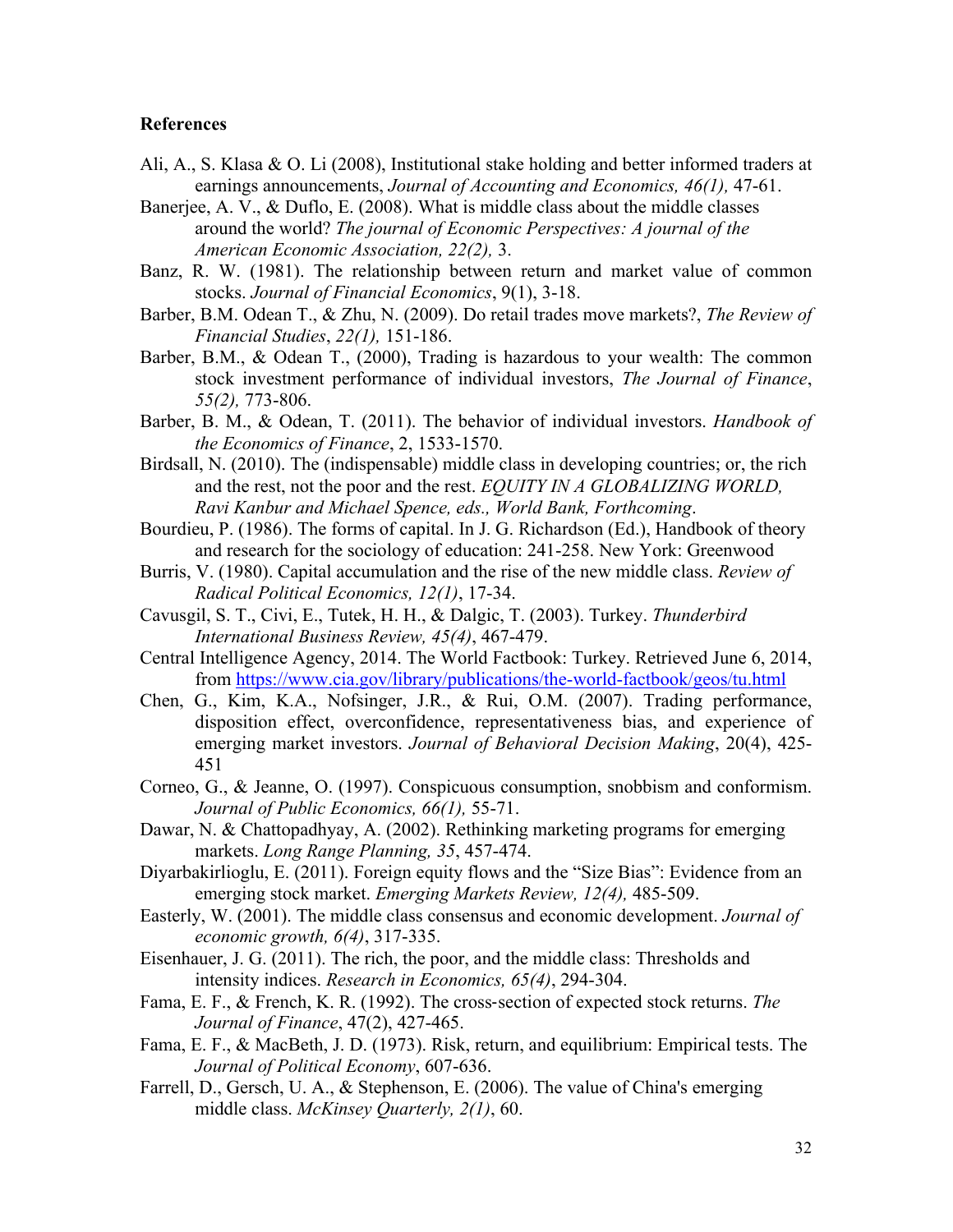- Ferreira, F. H., Messina, J., Rigolini, J., López-Calva, L.-F., Lugo, M. A., Vakis, R., & Ló, L. F. (2012). *Economic Mobility and the Rise of the Latin American Middle Class*: World bank publications.
- Granger, C. W. J. (1969). Investigating causal relations by econometric models and cross-spectral methods, *Econometrica, 37*, 424-438.
- Hodgson, A., Masih, A. M. M., & Masih, R. (2006). Futures trading volume as a determinant of prices in different momentum phases, *International Review of Financial Analysis, 15(1),* 68-85.
- Kharas, H. (2010). *The emerging middle class in developing countries*: OECD Development Centre Paris.
- Kravets, O., & Sandikci, O. (2014). Competently Ordinary: New Middle Class Consumers in the Emerging Markets. *Journal of Marketing*, 78, 125-140.
- Kumar, A., & Lee, C. (2006). Retail investor sentiment and return comovements. *The Journal of Finance, 61(5),* 2451-2486.
- Lakonishok, J., Shleifer, A., & Vishny R., W. (1992). The impact of institutional trading on stock prices, *Journal of Financial Economics, 32(1),* 23-34.
- Lee, C., & Radhakrishna, B. (2000), Inferring investor behaviour: Evidence from TORQ data, *Journal of Financial Markets*, *3(2),* 183-204.
- Mason, R., S., Hamilton, D., & Tilman, R. (1983). Conspicuous Consumption: A Study of Exceptional Consumer Behavior (Book). *Journal of Economic Issues (Association for Evolutionary Economics)*, 17, 791-799.
- Murphy, K., M., Shleifer, A., & Vishny, W., R. (1989). Income distribution, market size, and industrialization. *The Quarterly Journal of Economics, 104(3)*, 537-564.
- Nofsinger, J., R. & Sias, R., W. (1999). Herding and feedback trading by institutional and individual investors. *The Journal of Finance*, 54(6), 2263-2295.
- Odean, T. (1999). Do investors trade too much? American Economic Review, 1279- 1298.
- Prahalad, C. K., & Lieberthal, K. (1998). The end of corporate imperialism. Harvard Business Review, 76, 68-79.
- Pressman, S. (2007). The decline of the middle class: an international perspective. *Journal of Economic Issues*, 181-200.
- Ravallion, M. (2010). The developing world's bulging (but vulnerable) middle class. *World Development, 38(4),* 445-454.
- Raynor, J. M. (1969). *The Middle Class*: Longmans.
- Reinganum, M. R. (1981). Misspecification of capital asset pricing: Empirical anomalies based on earnings' yields and market values*. Journal of Financial Economics*, 9(1), 19-46.
- Rutz, H., & Balkan, E., M. (2013). *Reproducing class: Education, neoliberalism, and the rise of the new middle class in Istanbul*: Berghahn Books.
- Scharfstein, D., S., & Stein, J., C. (1990). Herd behaviour and investment, *American Economic Review*, *80(3),* 465-479. Cavusgil, S. T. (1997). Measuring the potential of emerging markets: An indexing approach. *Business Horizons, 40*, 87- 91.
- Schor, J. (2000). The new politics of consumption. Do Americans shop too much, 3-33.